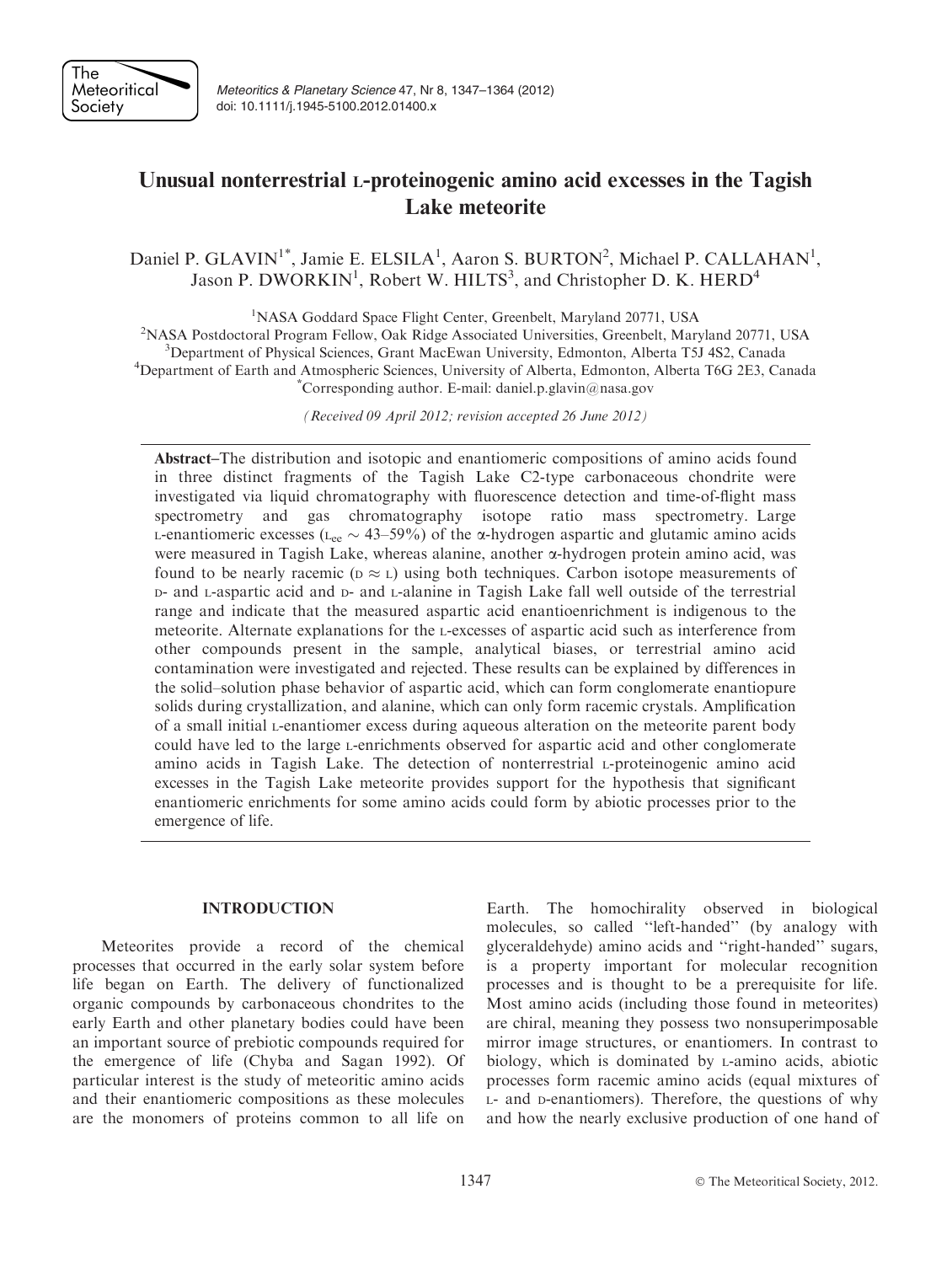such molecules arose from what were presumably equal mixtures of  $L$ - and p-enantiomers in a prebiotic world continue to be a crucial hurdle in understanding the origin of life.

The first amino acid analysis of the Murchison meteorite shortly after its fall found that the chiral amino acids were racemic ( $p/L \approx 1$ ), indicating an abiotic origin with very little, if any, terrestrial amino acid contamination of the meteorite (Kvenvolden et al. 1970). However, slight to significant l-enantiomer excesses for several unusual a-dialkyl amino acids in the CM meteorites Murchison and Murray including isovaline,  $\alpha$ -methylnorleucine,  $\alpha$ -methylvaline,  $\alpha$ -methylnorvaline,  $\alpha$ -methylisoleucine, and the 2-amino-2,3-dimethylpentanoic acid diastereomers have since been discovered (Cronin and Pizzarello 1997; Pizzarello and Cronin 2000; Pizzarello et al. 2003), with l-isovaline excesses as high as 18.5% measured in Murchison (Glavin and Dworkin 2009). An extraterrestrial origin for these a-dialkyl amino acid excesses is supported by the observation that these nonprotein amino acids are extremely rare on Earth (Cronin and Pizzarello 1997) and by compound-specific stable carbon and hydrogen isotopic measurements of  $p$ - and *L*-isovaline enantiomers ( $\delta^{13}C \sim$ + 12 to +22 $\%$ ;  $\delta$ D  $\sim$  3200 $\%$ ) in Murchison and Murray (Pizzarello et al. 2003; Pizzarello and Huang 2005) that are heavily enriched compared with terrestrial sources of isovaline (Elsila et al. 2011). Enantiomeric excesses of approximately 7–12% for the  $C_6$  amino acid diastereomers L-isoleucine and D-alloisoleucine in the Antarctic CR meteorites GRA 95529 and LAP 02342 as well as Murchison and Murray have also been reported and are thought to be indigenous based on carbon isotope values that fall outside of the terrestrial range (Pizzarello et al.  $2008$ ). The *L*-isoleucine and *D*-alloisoleucine enantiomeric excesses are speculated to have been inherited from initial asymmetry in their chiral  $C_5$  aldehyde precursor 2methylbutyraldehyde (Pizzarello et al. 2008; Pizzarello and Groy 2011), although enantiomeric excesses for this aldehyde have not been reported. The original source of the hypothesized asymmetry of the aldehyde precursor remains unclear, but may have been produced by asymmetric photolytic decomposition from UV circularly polarized light (CPL) in the presolar cloud (Bonner and Rubenstein 1987; Bailey et al. 1998) prior to incorporation inside the meteorite parent body.

The origins of amino acid enantiomeric excesses in meteorites have been difficult to explain as laboratory simulations indicate that the formation of both  $\alpha$ -hydrogen ( $\alpha$ -H) and  $\alpha$ -methyl amino acids from aldehyde and ketone precursors (e.g., by the Streckercyanohydrin pathway) on the parent bodies should have produced racemic  $(p = L)$  amino acid mixtures (Wolman et al. 1972; Miller and Orgel 1974; Bernstein et al. 2002; Muñoz Caro et al. 2002). In addition, although modest asymmetric photolytic decomposition or synthesis by UV or other circularly polarized radiation sources has been reported (De Marcellus et al. 2011), UV CPL alone cannot be used to explain the large L-isovaline excesses observed in CM and CI meteorites for two reasons: (1) the observed correlation between isovaline enantiomeric excess and relative degree of aqueous alteration places the formation of isovaline within the meteorite parent bodies, thus shielded from UV radiation (Glavin and Dworkin 2009) and (2) the most plausible ketone precursor for isovaline (2-butanone) is achiral and thus could not have been chirally biased by prior exposure to UV CPL. Other possible mechanisms for symmetry breaking and amplification of amino acid excesses in meteorites have also been proposed and are discussed in detail elsewhere (Kondepudi et al. 1990; Soai et al. 1995; Blackmond 2004; Klussman et al. 2006; Fletcher et al. 2007; Glavin et al. 2010; Pizzarello and Groy 2011). Nevertheless, the exact mechanism(s) for the formation of  $\epsilon$ -isovaline and other amino acid enantiomeric excesses found in carbonaceous meteorites remain(s) unclear.

Interpretation of L-enantiomeric excesses measured for the a-H amino acids present in Murchison and other carbonaceous meteorites has been even more problematic because unlike  $\alpha$ -methyl amino acids, the  $\alpha$ -H amino acids are common in biochemistry and their measurements are more susceptible to terrestrial contamination. In addition,  $\alpha$ -H amino acids racemize (convert from one enantiomer to the other) much faster than a-methyl amino acids under aqueous or radiogenic conditions (Pollock et al. 1975; Bonner et al. 1979). Although it has been argued that racemization in an asteroid would not have completely erased any initial enantiomeric biases present in the  $\alpha$ -H amino acids (Cohen and Chyba 2000; Cataldo et al. 2011), some racemization of the  $\alpha$ -H amino acids will occur during parent body aqueous alteration and exposure to ionizing radiation. Engel and Nagy (1982) reported a wide range of *L*-enantiomer excesses  $(L_{ee} \sim 25-67%)$  for several common a-H protein amino acids including alanine, aspartic acid, and glutamic acid within interior fragments of the Murchison meteorite and were the first to propose that these l-excesses were not likely to be the result of terrestrial contamination after the meteorite fell to Earth as other common protein amino acids (e.g., tyrosine, phenylalanine, lysine, histidine, arginine, etc.) were absent from the meteorite. Furthermore, subsequent nitrogen isotopic measurements of  $D-$  and  $L$ glutamic acid and  $\n D$ - and  $\n L$ -alanine detected in Murchison showed that both enantiomers for each amino acid were heavily enriched in  $15N$  relative to terrestrial amino acids and had similar  $\delta^{15}N$  values ranging from  $+57$  to  $+60\%$ , suggesting that the large Lglutamic acid and l-alanine excesses were indigenous to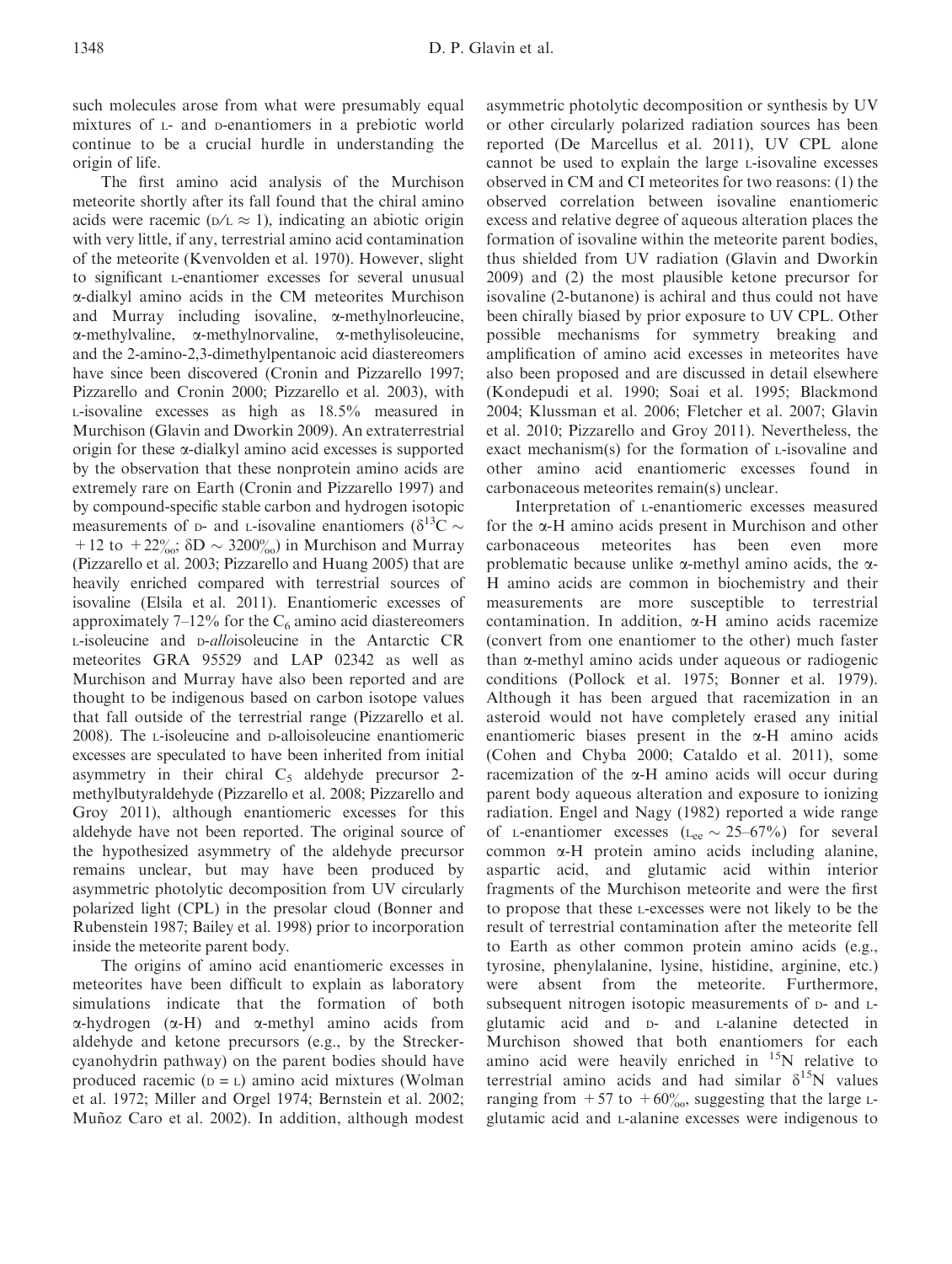the meteorite (Engel and Macko 1997, 2001). Carbon isotope measurements for  $p$ - and *L*-alanine in Murchison were also shown by Engel et al. (1990) to be highly enriched in <sup>13</sup>C with a  $\delta^{13}$ C value of +27%, similar to the carbon isotope value obtained for isovaline in the same meteorite. However, Pizzarello and Cronin (1998) argued that incomplete chromatographic resolution of lalanine and other meteoritic amino acids could have affected both the enantiomeric ratios measured and the  $\delta^{15}$ N values measured by Engel and Macko (1997).

The Tagish Lake meteorite fell the morning of January 18, 2000 after a bright fireball was observed over northwestern Canada. The first fragments were collected from the frozen surface of Taku Arm of Tagish Lake in northern British Columbia on January 25 and 26, 2000, without direct hand contact (Hildebrand et al. 2006). These ''pristine'' specimens have been maintained at temperatures below  $0^{\circ}$ C since the time of their collection (Herd and Herd 2007). Tagish Lake is a type 2 carbonaceous chondrite with affinities to both CI and CM chondrites (Zolensky et al. 2002). Initial studies of organic molecules in the Tagish Lake meteorite reported only a few amino acids (Pizzarello et al. 2001) and analysis of another Tagish Lake meteorite fragment that had been exposed to the Tagish Lake meltwater showed that the sample contained predominantly *L*-proteinogenic amino acid contaminants derived primarily from the meltwater (Kminek et al. 2002); subsequent systematic work on distinct Tagish Lake meteorite lithologies provided a more detailed view of the variation in organic matter among the lithologies, including amino acids, demonstrating that the lithological and organic variations reflect a broad range of parent body aqueous alteration (Herd et al. 2011).

Considering the challenges associated with the analytical measurements, meteorite exposure to terrestrial contamination, and interpretation of L-enantiomeric excesses for  $\alpha$ -H amino acids in meteorites, it is not surprising that to date there have been so few published claims of nonterrestrial proteinogenic amino acid l-excesses in meteorites. Nevertheless, given the importance of  $\alpha$ -H amino acids to life on Earth, investigating the apparent large  $\mu$ -enantiomer excesses of  $\alpha$ -H amino acids in Murchison and other carbonaceous chondrites using multiple analytical techniques is certainly warranted. Here, we report on measurements of the distribution, enantiomeric composition, and carbon isotopic ratios of amino acids in three distinct lithologies of pristine specimens of the Tagish Lake meteorite (Herd et al. 2011) by using both ultra-high-performance liquid chromatography fluorescence detection and time-offlight mass spectrometry (LC-FD/TOF-MS) and gas chromatography mass spectrometry and isotope ratio mass spectrometry (GC-MS/IRMS) techniques.

#### MATERIALS AND METHODS

#### Chemicals and Reagents

Most of the chemicals and reagents used were purchased from Sigma-Aldrich. A stock amino acid solution  $(1 \times 10^{-6} \text{ M})$  was prepared by mixing individual amino acid standards (97–99% purity) in Millipore Milli-Q Integral 10 (18.2 M $\Omega$ ,  $\leq$ 1 ppb total organic carbon) ultrapure water. All chiral amino acid standards were purchased as racemic mixtures  $(p = L)$ , except for  $D$ - and  $L$ -threonine (Sigma-Aldrich,  $>98\%$  purity, allo-free) and  $D-$  and  $L$ -isovaline (Acros Organics,  $> 99\%$  purity), which were prepared as racemic mixtures by mixing the appropriate masses of each compound in Millipore water to the standard mixture. The sources of the other  $C_5$ amino acid standards used are detailed elsewhere (Glavin and Dworkin 2009). The details of the LC-FD/TOF-MS and GC-MS/IRMS reagents used in this study have been previously described (Glavin et al. 2010; Elsila et al. 2011).

#### Meteorite Samples, Controls, and Processing Procedures

All glassware and sample handling tools were heated in a furnace at 500  $\mathrm{^{\circ}C}$  overnight. Three pristine Tagish Lake meteorite specimens (designated 5b, 11h, and 11i; the same as studied by Herd et al. 2011) were selected for detailed amino acid and compound-specific carbon isotopic analysis. Based on several petrologic differences including the relative proportions of matrix and framboidal magnetite and the replacement of chondrule glass by phyllosilicates, these three meteorite fragments represent a wide range of exposure to parent body aqueous alteration of order  $5b \le 11h \le 11i$ , where  $5b$ represents the least altered and 11i the most altered material (Herd et al. 2011). Subsamples (approximately 1–2 cm in size) of each meteorite were removed using a sterile scalpel under cold conditions (in a walk-in freezer at  $-20$  °C), weighed (mass 5b = 2.9 g; mass 11h = 2.5 g; mass  $11i = 2.0$  g), transferred to round-bottom flasks, and then crushed into fine powders using a glass rod in a fume hood. As a control, a procedural blank was carried through the identical extraction procedure as the meteorite samples. In addition, a crushed serpentine (a hydrated magnesium silicate) sample that had been heated at 500  $\degree$ C in air overnight was processed using the same hot water extraction, acid hydrolysis, and desalting protocol as the meteorite samples.

The powdered meteorite samples were extracted at reflux in 20 mL of Millipore water inside the roundbottom flasks at 100 °C for 6 h at University of Alberta (UA) in a chemical fume hood. After cooling to room temperature, the water supernatants were filtered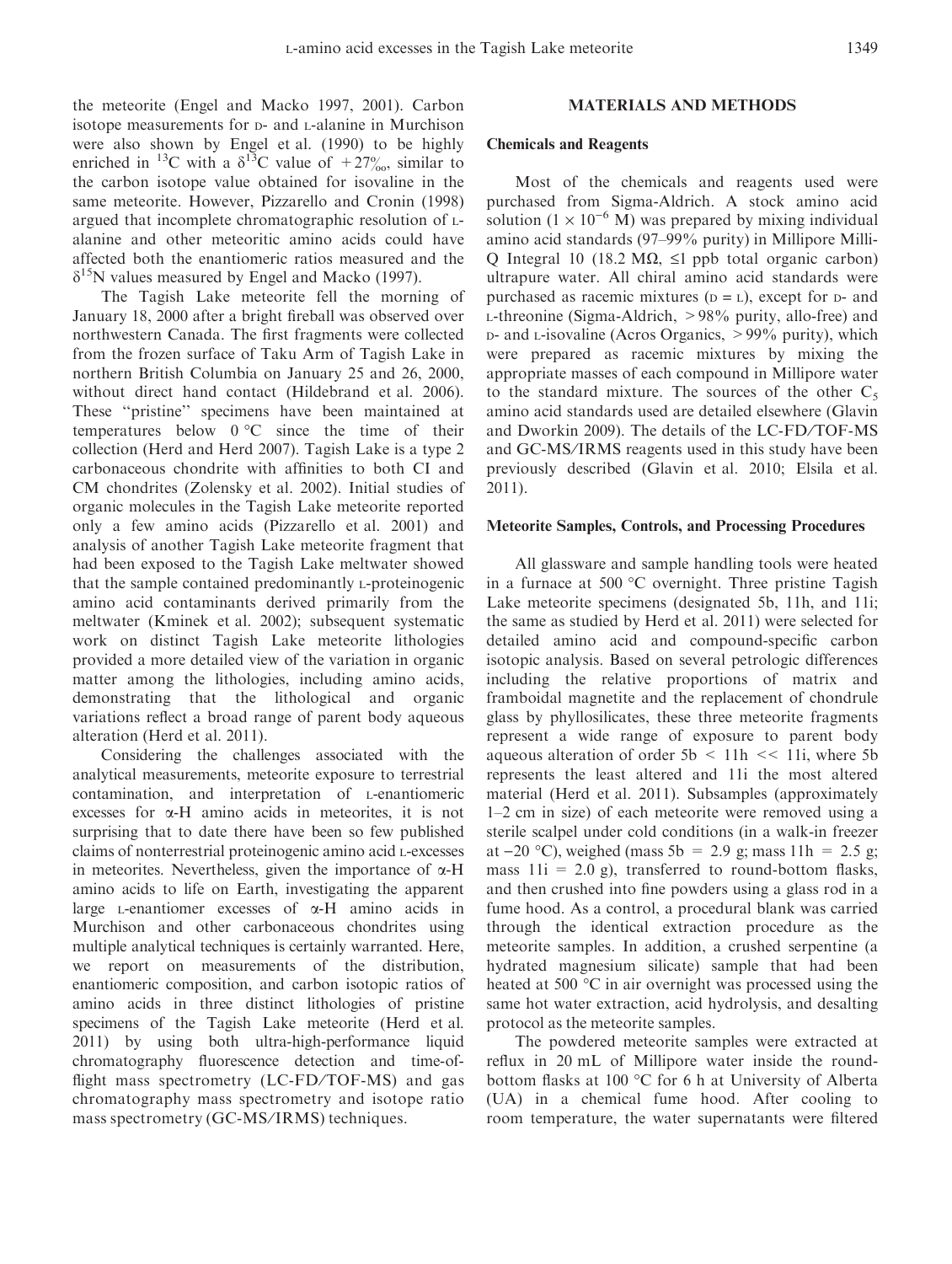$(0.2 \mu m)$  and the extracts transferred to separate round-bottom flasks and dried by rotoevaporation. At GSFC, the dried extracts of 5b, 11h, and 11i were redissolved in 5 mL of Millipore water at room temperature and one half of the water extract was transferred to a separate glass tube, dried under vacuum, and the residue was subjected to a 6 M HCl acid vapor hydrolysis procedure at 150  $\degree$ C for 3 h to determine total hydrolyzable amino acid content. The acid-hydrolyzed water extracts were desalted using cation-exchange resin (AG50W-X8, 100–200 mesh, hydrogen form, BIO-RAD), and the amino acids recovered by elution with 2 M NH4OH (prepared from Millipore water and  $NH<sub>3</sub>(g)$  (AirProducts, *in vacuo*). The remaining half of each water extract (nonhydrolyzed fraction) was taken through the identical desalting procedure in parallel with the acid-hydrolyzed extracts to determine the free amino acid abundances in the meteorites. The amino acids in the NH4OH eluates were dried under vacuum to remove excess ammonia; the residues were then redissolved in 100 μL of Millipore water, transferred to sterile microcentrifuge tubes, and stored at  $-20$  °C prior to analysis. Based on our analysis of amino acid standards taken through the entire extraction and acid hydrolysis procedure, we found no evidence of significant decomposition, racemization, or thermal degradation of amino acids during the extraction.

The amino acids in the NH<sub>4</sub>OH eluates were derivatized with OPA/NAC for 15 min at room temperature followed by separation and analysis of primary amines using a Waters ACQUITY UPLC and Waters LCT-Premier mass spectrometer. The amino acid abundances and their enantiomeric ratios in the meteorite extracts were determined by comparison of the peak areas generated from the UV fluorescence chromatograms of their OPA⁄ NAC derivatives with the corresponding peak areas of amino acid standards under the same chromatographic conditions and included peak identification confirmation by accurate mass enumerations (TOF-MS). In addition to identifying the major fluorescent peaks present in the LC-FD/TOF-MS chromatograms by retention time, we searched for the masses of OPA⁄ NAC derivatives corresponding to the  $C_2$  to  $C_8$  amino acids by plotting the mass of each primary amine derivative over the elution time. The reported amino acid abundances in parts-per-billion (ppb) are the average value of between three and ten separate LC-FD/TOF-MS measurements.

For the carbon isotopic measurements, total amino acids in the Tagish Lake 5b and 11h extracts were esterified with isopropanol and the isopropyl esters reacted with trifluoroacetic anhydride (TFAA). The  $\delta^{13}$ C values of the TFAA-isopropyl derivatives were analyzed on a Thermo Trace GC and tandem DSQII MS/MAT 253 IRMS (GC-MS/IRMS), which provides compoundspecific structural and isotopic information from a single sample injection. The GC-MS/IRMS instrument consists of a Thermo Trace GC whose output is split, with approximately 10% directed into a Thermo DSQII electron-impact quadrupole mass spectrometer that provides mass and structural information for each eluting peak. The remaining 90% passes through a Thermo GC-C III interface, where eluting amino acids are oxidized to form  $CO<sub>2</sub>$ , and then is passed into a Thermo MAT 253 isotope ratio mass spectrometer (IRMS). Six pulses of high-purity  $CO_2$  gas ( $\delta^{13}C = -24.52\%$  VPDB) that had been precalibrated against two commercial reference  $CO_2$  gases (Oztech Corporation,  $\delta^{13}C =$  $-3.61\%$  VPDB and  $\delta^{13}$ C =  $-40.740\%$  VPDB) were injected into the IRMS for computation of the  $\delta^{13}$ C values of the eluting derivatized amino acid standards and sample compounds. Analysis of the MAT 253 data was performed with Thermo Isodat 2.5 software. The reported  $\delta^{13}$ C values for the individual amino acids in the Tagish Lake 11h and 5b meteorite extracts are the average of three separate analyses and were corrected for the carbon added during derivatization. Because of the low amino acid abundances measured in Tagish Lake meteorite 11i, there was insufficient sample available to make carbon isotope measurements of amino acids for this study. In addition, nitrogen and hydrogen isotope measurements of the amino acids in Tagish Lake samples 11h and 5b were not possible and would require at least three times the mass of meteorite sample used for the carbon isotope measurements.

## RESULTS AND DISCUSSION

### Amino Acid Analyses

Typical liquid chromatography UV fluorescence and TOF-MS mass chromatograms of the 6 M HCl-vapor hydrolyzed, hot-water extracts from the Tagish Lake 5b, 11h, and 11i meteorite specimens and the procedural blank show several peaks that were identified by comparison with amino acid standards, fluorescence, retention time, and mass (Figs. 1 and 2). We were able to obtain baseline separation of several  $\alpha$ -H proteinogenic amino acids including aspartic and glutamic acids, serine, threonine, alanine, and valine and their enantiomers (Figs. 1 and 2), which was the primary focus of this study. The total procedural-blank-corrected amino acid abundances (free + bound) of identified  $C_2$ to  $C_6$  amino acids in the 6 M HCl-hydrolyzed, hot-water extracts of Tagish Lake were approximately 40 ppb for sample 11i, approximately 740 ppb for sample 5b, and approximately 5400 ppb for sample 11h (Tables 1 and 2). In contrast to samples 5b and 11h, the abundances of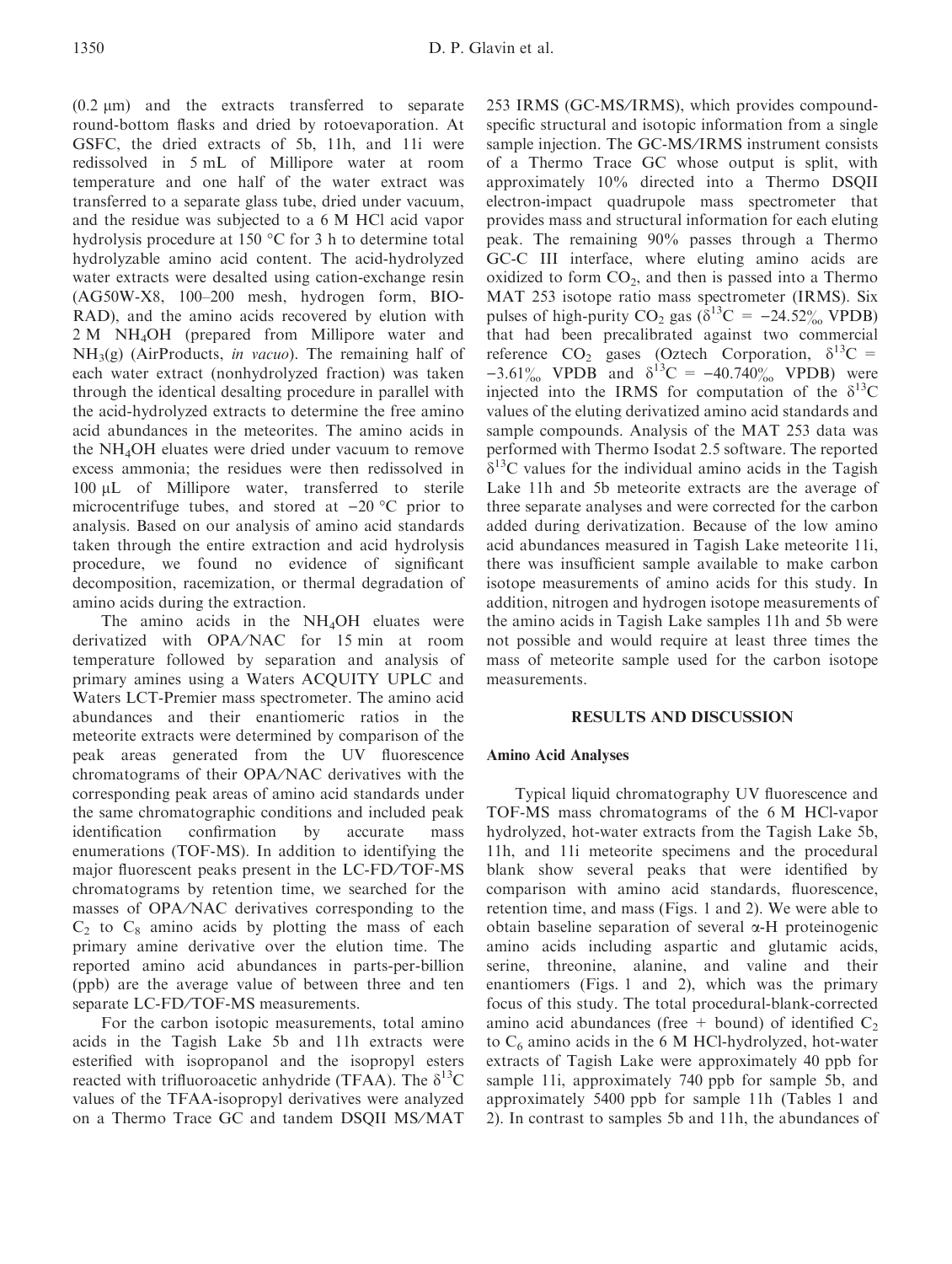

Fig. 1. The 5 to 23 min region of the LC-FD chromatograms. OPA/NAC derivatization (15 min) of amino acids in the standard mix and of the 6 M HCl-hydrolyzed, hot-water extracts of the procedural blank and Tagish Lake meteorite samples 11i, 5b, and 11h are shown. Similar chromatograms were also obtained for the nonhydrolyzed extracts. Separation was achieved for the first segment (5–15 min) of the chromatogram using a Waters BEH C18 column (2.1  $\times$  50 mm, 1.7 µm bead) followed by a second Waters HSS T3 column  $(2.1 \times 150 \text{ mm}, 1.8 \text{ }\mu\text{m}$  bead). For the second segment  $(15.3-$ 23 min) of the chromatogram, the Waters HSS T3 column was replaced by a Waters BEH phenyl column  $(2.1 \times 150 \text{ mm})$ , 1.7  $\mu$ m bead). The conditions for amino acid separations for the mobile phase at 30.0  $\degree$ C for both segments were as follows: flow rate,  $150 \mu L \text{ min}^{-1}$ ; solvent A (50 mM ammonium formate,  $8\%$ methanol, pH 8.0); solvent B (methanol); gradient, time in minutes  $(\% B)$ : 0 (0), 35 (55), 45 (100). The peaks were identified by comparison of the fluorescence retention time and molecular mass to those in the amino acid standard run on the same day. Fluorescent peaks that did not have corresponding peaks in the single ion TOF-MS chromatograms (shown in Fig. 2) with  $m/z$ values of the OPA/NAC amino acid derivative in the standard were not identified and quantified. Peak identifications 1) D-aspartic acid; 2) L-aspartic acid; 3) L-glutamic acid; 4)  $p$ -glutamic acid; 5)  $p$ -serine; 6)  $L$ -serine; 7)  $p$ -threonine; 8) L-threonine; 9) glycine; 10)  $\beta$ -alanine; 11)  $\gamma$ -amino-*n*-butyric acid; 12) p-alanine; and 13) L-alanine. An unidentified fluorescent desalting artifact is labeled with an X.

many amino acids in 11i were below analytical detection limits of  $\leq 0.1-1$  ppb. These results are consistent with a much higher degree of aqueous alteration experienced by 11i compared with 5b and 11h as inferred from variations in mineralogy, bulk isotopes, petrology, carboxylic acid abundances, and structure of the insoluble organic matter (Herd et al. 2011). The low total amino acid abundance in 11i is similar to the abundance  $(< 100$  ppb) previously found in another pristine Tagish

Lake meteorite stone (Pizzarello et al. 2001). Overall, the amino acid abundances in the C2 Tagish Lake meteorite (approximately 40–5,400 ppb) are much lower than the levels measured in other less altered type 2 carbonaceous chondrites, but do fall within the range of amino acid concentrations measured for aqueously altered CI, CM, and CR type 1 carbonaceous chondrites (Glavin et al. 2010). The LC-TOF-MS instrument was optimized for the separation of the  $C_5$  acyclic amino alkanoic acids and the retention times were identified based on the analysis of standards (Fig. 3). Although complete separation of all 23 possible  $C_5$  amino acid isomers and enantiomers could not be achieved under the chromatographic conditions used, all of the  $C_5$  amino acids were accounted for, and we observed no interference or coelution of the D- and L-enantiomers of isovaline, norvaline, valine, and 3-aminopentanoic acid (3-apa) with other  $C_5$  amino acids (Fig. 3). Several  $C_6$  to  $C_8$  amino acid isomers were also detected by mass in the single ion chromatograms of the Tagish 5b and 11h meteorite extracts (Fig. 2). However, with the exception of the  $D$ , L-norleucine internal standard (Fig. 2, peak 33), the  $C_6$  to  $C_8$  amino acids could not be identified due to a lack of standards, low abundances, and poor chromatographic separation under the conditions employed.

A large increase in amino acid abundance  $(>100\%$ increase) in all three meteorite extracts was observed after acid hydrolysis, which indicates that most of the amino acids in the Tagish Lake specimens are present in an acid-labile or bound form (Tables 1 and 2). This observation is consistent with our amino acid analyses of CI, CM, and CR carbonaceous chondrites (Glavin et al. 2010) and was also noted by Engel and Nagy (1982) in a previous study on the isotopic composition of amino acids in Murchison. The most abundant amino acids detected and quantified by LC-FD/TOF-MS in the Tagish Lake 5b and 11h extracts were  $D-$  and  $L-$ aspartic acid, p- and L-glutamic acid, p- and L-alanine, p- and  $L$ -serine,  $L$ -threonine,  $\beta$ -alanine (BALA),  $D$ ,  $L$ - $\alpha$ -amino-nbutyric acid (ABA),  $D$ - and  $L$ - $\beta$ -ABA,  $\gamma$ -ABA,  $\alpha$ -aminoisobutyic acid (AIB),  $\alpha$ - and *L*-valine,  $\alpha$ ,  $L$ -norvaline, and  $L$ -isovaline (Figs. 1 and 2; Tables 1 and 2). Only trace levels  $($  < 10 ppb) of  $\iota$ -serine,  $L$ -threonine, glycine,  $\beta$ -alanine,  $L$ -alanine, and  $L$ -valine were measured by LC-FD/TOF-MS in the procedural blanks, indicating that very little amino acid contamination of the samples occurred during sample processing (Figs. 1 and 2). However, the low amino acid abundances in the procedural blanks do not rule out the possibility of amino acid contamination of the meteorites from the Tagish Lake ice, or during collection, storage, and handling of the samples. The Tagish Lake meteorite samples 11i, 5b, and 11h investigated in this study were collected at the same time directly from the surface ice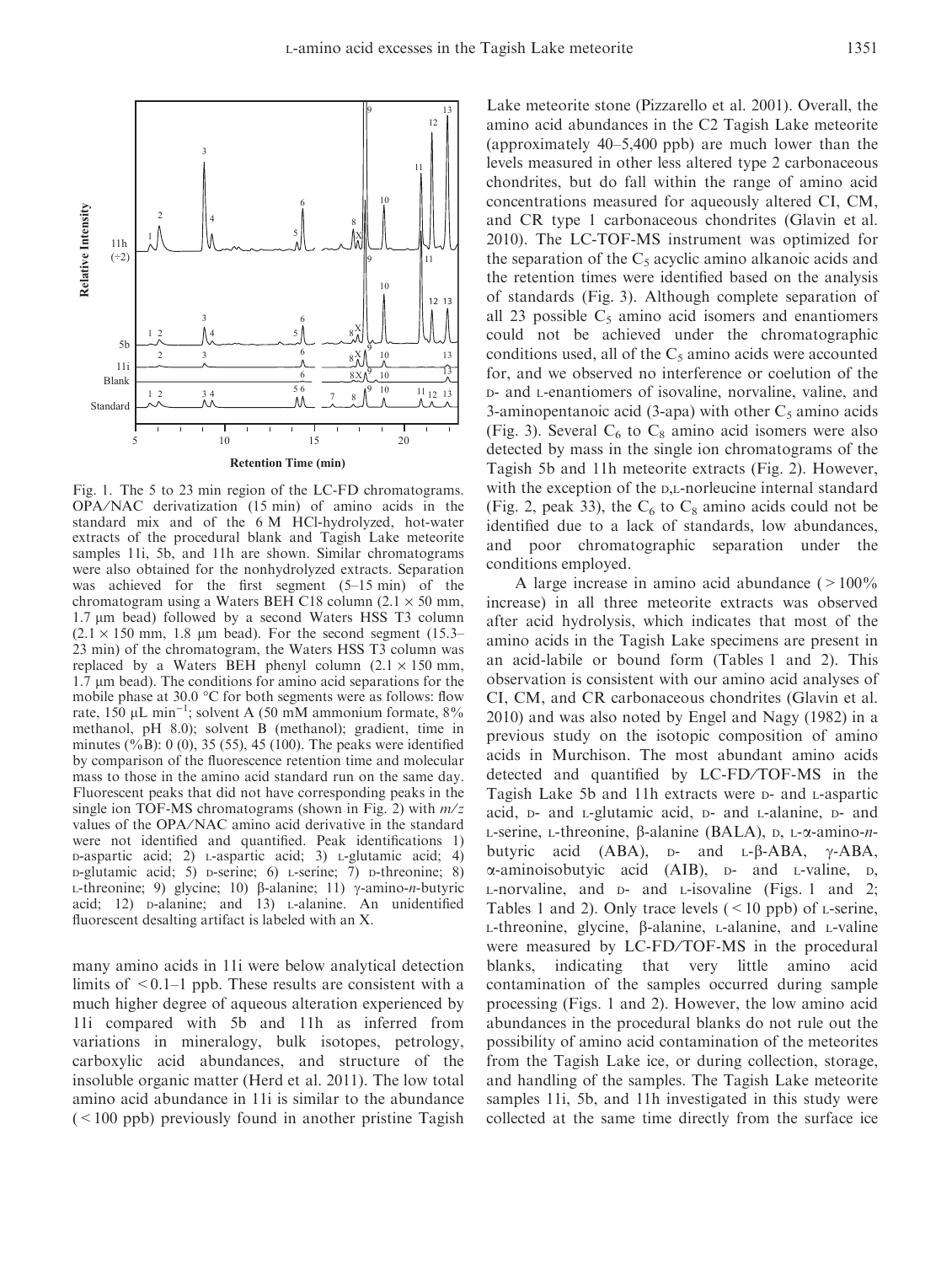

Fig. 2. The 15–40 min regions of the LC-TOF-MS single ion chromatograms (C<sub>2</sub>:  $m/z = 337.09$ ; C<sub>3</sub>:  $m/z = 351.10$ ; C<sub>4</sub>:  $m/z = 365.12$ ; C<sub>5</sub>:  $m/z = 379.13$ ; C<sub>6</sub>:  $m/z = 393.15$ ; C<sub>7</sub>:  $m/z = 407.16$ ; C<sub>8</sub>:  $m/z = 421.18$ ) in positive electrospray ionization mode. OPA/NAC derivatization (15 min) of amino acids in the 6 M HCl-hydrolyzed, hot-water extracts of Tagish Lake samples 11h, 5b, 11i, and a procedural blank are shown. Similar single ion chromatograms were obtained for the nonhydrolyzed extracts. Separation was achieved using the Waters BEH C18 column followed by the Waters BEH phenyl column using the same gradient as described in Fig. 1. Peaks were identified by comparison of the retention time and molecular mass with those in amino acid standards run on the same day. A nonfluorescent mass artifact that co-eluted with l-valine is labeled with an X. Peak identifications 9) glycine; 10)  $\beta$ -alanine (BALA); 11)  $\gamma$ -amino-*n*-butyric acid; 12)  $\beta$ -alanine; 13)  $\alpha$ -alanine; 14)  $\beta$ - $\beta$ -amino-*n*-butyric acid; 15) L- $\beta$ -amino-n-butyric acid; 16)  $\alpha$ -aminoisobutyric acid; 17) p, L- $\alpha$ -amino-n-butyric acid (ABA); 18–32) peak identifications for  $C_5$  amino acids given in Fig. 3; and 33) p, L-norleucine (internal standard). Asterisks designate nonfluorescent, noninterfering mass artifacts that could not be identified.

within days after the fall and have all been kept at temperatures below  $0^{\circ}$ C prior to extraction (Herd et al. 2011); in contrast to these specimens, a nonpristine Tagish Lake fragment (sample 24-24) that was collected from lake meltwater 3 months after the fall was found to contain a significant amount of terrestrial amino acid contamination from the lake meltwater itself (Table 1, Kminek et al. 2002).

The distributions of amino acids measured in the Tagish Lake meteorite samples 5b and 11h are clearly distinct from the Tagish Lake ice meltwater, which had higher relative abundances (normalized to glycine) of  $L$ -aspartic and  $L$ -glutamic acids,  $L$ -serine,  $L$ -alanine and  $D$ ,  $L$ - $\alpha$ -amino-*n*-butyric acid (Fig. 4). The abundance of  $D$ serine in the Tagish Lake ice meltwater was not reported by Kminek et al. (2002) and therefore was not included in Fig. 4. In addition, several nonprotein amino acids that are not common in terrestrial samples, including  $\alpha$ -aminoisobutyric acid (AIB),  $\beta$ - and  $\alpha$ - $\beta$ -ABA,  $\beta$ - and L-isovaline, and D- and L-norvaline, were identified above background levels in both Tagish 5b and 11h (Tables 1 and 2), but have not been reported in the Tagish Lake meltwater or previous analyses of the Tagish Lake meteorite (Pizzarello et al. 2001; Kminek et al. 2002). The differences in relative amino acid abundances between the Tagish Lake meteorite samples 5b and 11h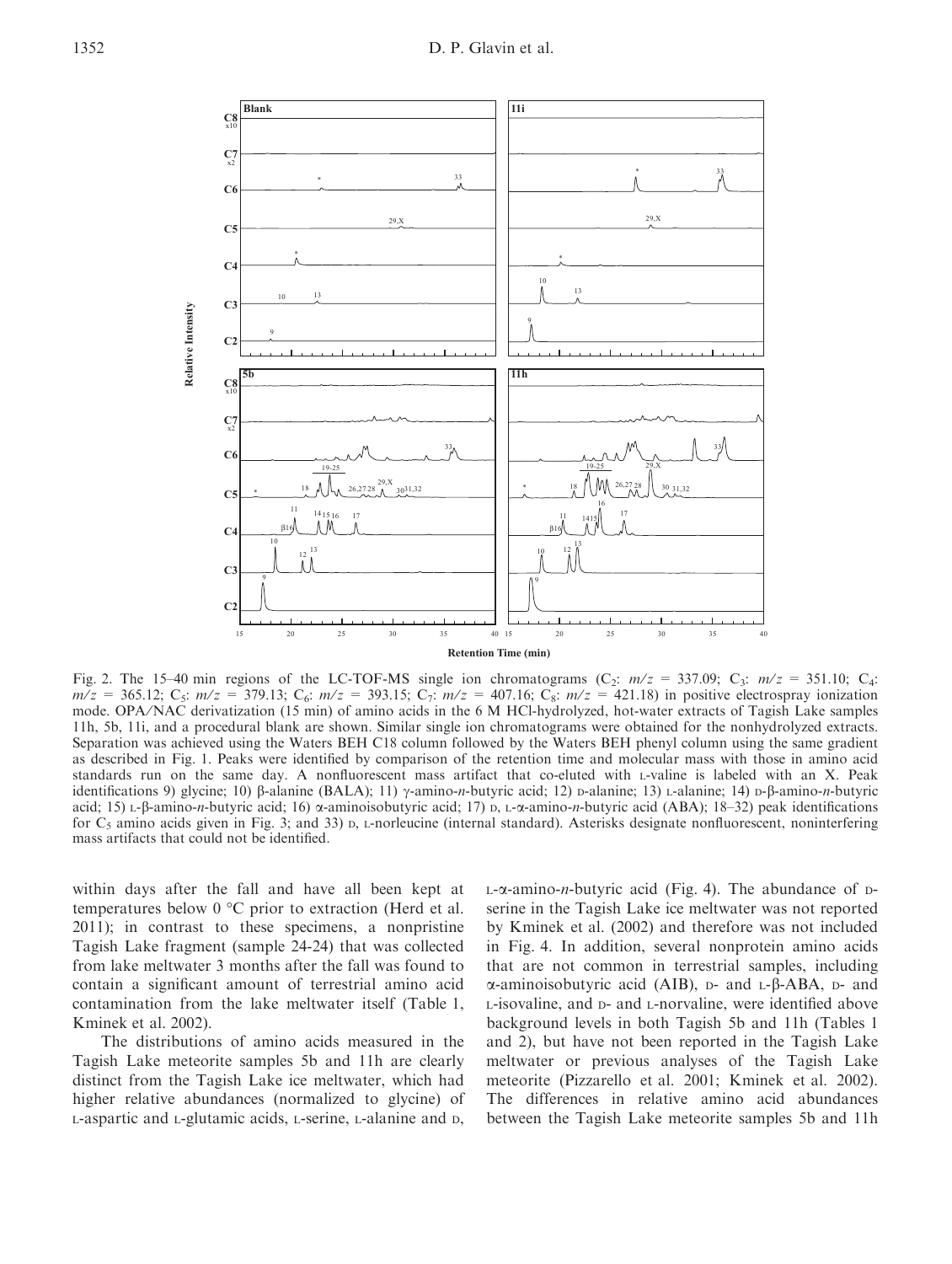| where the company of the control of the control of the control of the control of the control of the control of the control of the control of the control of the control of the control of the control of the control of the co<br>indantitad two to six carbon amuno acid in the nonlavdroll<br>$\mathbf{M}$<br>נ<br>ג<br>د<br>ر<br>י לאומי היי לא היי היי היי היי היי היי ה<br>io datimi | $\ddot{\phantom{0}}$<br>こうせいりょう フリコンコンコン<br>こくくくく<br>--------<br>$\sim$ $\sim$ $\sim$ $\sim$ $\sim$<br>$\ddot{\phantom{0}}$<br>$\sim$ $\sim$ $\sim$ $\sim$ $\sim$ $\sim$<br>when you content<br>.<br>E<br>$\frac{1}{\sqrt{2}}$<br>へいききょう |
|-------------------------------------------------------------------------------------------------------------------------------------------------------------------------------------------------------------------------------------------------------------------------------------------------------------------------------------------------------------------------------------------|------------------------------------------------------------------------------------------------------------------------------------------------------------------------------------------------------------------------------------------|
|                                                                                                                                                                                                                                                                                                                                                                                           |                                                                                                                                                                                                                                          |
|                                                                                                                                                                                                                                                                                                                                                                                           |                                                                                                                                                                                                                                          |
|                                                                                                                                                                                                                                                                                                                                                                                           |                                                                                                                                                                                                                                          |
|                                                                                                                                                                                                                                                                                                                                                                                           |                                                                                                                                                                                                                                          |
|                                                                                                                                                                                                                                                                                                                                                                                           | $\ddot{\phantom{0}}$                                                                                                                                                                                                                     |
|                                                                                                                                                                                                                                                                                                                                                                                           |                                                                                                                                                                                                                                          |

|                                                                                                                                                                                              | This study      |                    |                                  |                        |                                                                                                                                     |                                           | Previous work <sup>b</sup> |
|----------------------------------------------------------------------------------------------------------------------------------------------------------------------------------------------|-----------------|--------------------|----------------------------------|------------------------|-------------------------------------------------------------------------------------------------------------------------------------|-------------------------------------------|----------------------------|
|                                                                                                                                                                                              |                 |                    |                                  |                        |                                                                                                                                     |                                           | Tagish                     |
|                                                                                                                                                                                              | Tagish Lake 11i |                    | Tagish Lake 5b                   |                        | Tagish Lake 11h                                                                                                                     |                                           | Lake 24-24                 |
| Amino acid                                                                                                                                                                                   | Free            | $\rm Total$        | Free                             | Total                  | Free                                                                                                                                | Total                                     | Total                      |
| D-aspartic acid                                                                                                                                                                              | < 0.3           |                    | $\overline{+}$                   | $8.0 \pm 1.8$          | $13.6 \pm 2.5$                                                                                                                      | $\pm 19$                                  | $\frac{1}{11}$             |
| L-aspartic acid                                                                                                                                                                              | $0.7 \pm 0.2$   | 0.5<br>$2.6 \pm$   | 0.6<br>$\overline{+}$            | $20.1 \pm 3.3$         | 5.6<br>55.0 $\pm$                                                                                                                   | $430 \pm$                                 | $\infty$<br>$83 +$         |
| D-glutamic acid                                                                                                                                                                              | 0.2             | $< 0.2$            | $\overline{+}$<br>$\overline{9}$ | $6.4 \pm 0.5$          | $41.2 \pm 1.3$                                                                                                                      | $\pm 23$<br>$\frac{1}{24}$                | $16 \pm 2$                 |
| L-glutamic acid                                                                                                                                                                              | $0.2 \pm 0.1$   | $5.8 \pm 1.6$      | $2.7 \pm 0.6$                    | $50.6 \pm 2.3$         | $53.5 \pm 13.8$                                                                                                                     | 89<br>$\overline{+}$<br>844               | $306 \pm 48$               |
| D-serine                                                                                                                                                                                     | $< 0.2$         | $< 0.2$            | $1.3 \pm 0.1$                    | $1.5 \pm 0.1$          | $23.6 \pm 2.3$                                                                                                                      | $51.8 \pm 7.3$                            | n.d.                       |
| L-serine                                                                                                                                                                                     | $1.8 \pm 0.1$   | 0.9<br>$2.1 +$     | $17.3 +$                         | $13.9 \pm 4.2$         | 23<br>$124 \pm$                                                                                                                     | 29<br>$181 \pm$                           | $\vec{n}$ .                |
| <b>D-threonine</b>                                                                                                                                                                           | $\leq 0.1$      | $< 0.1$            | < 0.1                            | 0.2                    | 0.2                                                                                                                                 | < 0.3                                     | n.d.                       |
| L-threonine                                                                                                                                                                                  | $0.9 \pm 0.3$   | $1.3 \pm 0.4$      | $7.4 \pm 1.8$                    | $3.5 \pm 1.6$          | $55.2 \pm 5.3$                                                                                                                      | $97.3 \pm 17.8$                           | $\vec{n}$ .                |
| glycine                                                                                                                                                                                      | $2.4 \pm 0.4$   | $9.7 \pm 4.2$      | $90.0 \pm 6.4$                   | $129 \pm 21$           | $619 \pm 184$                                                                                                                       | 257<br>$+ 186$                            | $147 \pm 17$               |
| <b>B-alanine</b>                                                                                                                                                                             | $0.1 \pm 0.1$   | $13.5 \pm 0.7$     | $70.4 \pm 14.1$                  | $82.3 \pm 9.5$         | $107 + 19$                                                                                                                          | $30\,$<br>$150 \pm$                       | 64 ± 10                    |
| y-amino-n-butyric acid                                                                                                                                                                       | $0.1 \pm 0.1$   | $\overline{\vee}$  | $7.2 \pm 1.0$                    | $216 \pm 24$           | $41.1 \pm 2.8$                                                                                                                      | $374 \pm 50$                              | $\equiv$<br>$+ 17$         |
| <b>D-alanine</b>                                                                                                                                                                             | $< 0.1$         | $< 0.5$            | $25.7 \pm 0.7$                   | 54.1 ±                 | 32<br>$252 \pm$                                                                                                                     | 25<br>387 $\pm$                           | $20 \pm$                   |
| L-alanine                                                                                                                                                                                    | $1.2 \pm 1.0$   | $1.6 \pm 0.5$      | $25.1 \pm 0.7$                   | 49.7 ±                 | $240 \pm 33$                                                                                                                        | $\frac{4}{5}$<br>$\frac{1}{\pm 1}$<br>363 | $\frac{8}{18}$<br>$+57$    |
| D-B-amino-n-butyric acid                                                                                                                                                                     | $< 0.1$         | $< 0.1$            | 2.0<br>$\overline{+}$<br>13.3    | $\overline{a}$<br>11.5 | $9.0 + 3.8$                                                                                                                         | $36.0 \pm 3.9$                            | $< 26^{\rm d}$             |
| L-B-amino-n-butyric acid                                                                                                                                                                     | $< 0.1$         | $< 0.1$            | $12.5 \pm 2.0$                   | $\overline{+}$<br>12.8 | $17.4 \pm 4.8$                                                                                                                      | $38.8 \pm$                                |                            |
| x-aminoisobutyric acid (x-AIB)                                                                                                                                                               | $0.3 \pm 0.1$   | 0.2<br>$1.3 \pm 1$ | $9.2 \pm 0.8$                    | $\overline{+}$<br>20.7 | 29<br>$\pm$ 191                                                                                                                     | 23<br>$\overline{+}$<br>179               | < 27                       |
| D, L-a-amino-n-butyric acid <sup>e</sup>                                                                                                                                                     | $< 0.1$         | $\leq 0.2$         | $10.2 \pm 0.1$                   | 3.9<br>$^+$<br>24.2    | 16.5<br>62.1 $\pm$                                                                                                                  | $82.2 \pm 15.2$                           | $\sqrt{4}$<br>$84 \pm$     |
| 8-amino-n-caproic acid (EACA)                                                                                                                                                                | $< 0.2$         | $< 0.2$            | 0.2                              | ${}_{0.2}$             | $\leq 0.3$                                                                                                                          | $\leq 0.3$                                | n.d.                       |
| $C_5$ amino acids (from Table 2)                                                                                                                                                             | $< 0.7$         | $\overline{\vee}$  | $\widetilde{40}$                 | ~210                   | $\sim$ 190                                                                                                                          | $~\sim$ 790                               | $\mathbf{n}.\mathbf{d}.$   |
| Total (ppb)                                                                                                                                                                                  |                 | $\sim 40$          | ~540                             | $\sim$ 740             | $-2,100$                                                                                                                            | $\sim$ 5,400                              | $-880$                     |
| <sup>ar</sup> lagish Lake meteorite 11i, 5b, and 11h extracts were analyzed by OPA/NAC derivatization (15 min) and UPLC separation with UV fluorescence and time of flight mass spectrometry |                 |                    |                                  |                        |                                                                                                                                     |                                           |                            |
| (TOF-MS) detection. For the LC-FD/TOF-MS data,                                                                                                                                               |                 |                    |                                  |                        | the fluorescence peaks and the mono-isotopic masses of each protonated OPA/NAC amino acid derivative (M + H <sup>+</sup> ) was used |                                           |                            |
| for quantification and final peak integrations included                                                                                                                                      |                 |                    |                                  |                        | background level correction using a procedural blank and a comparison of the peak areas with those of an amino acid standard        |                                           |                            |

run on the same day. The final values were normalized using the desalting and derivatization recoveries of an internal p, L-norleucine standard (recoveries ranged from 60 to 100%) for the meteorite extracts). The uncertainties ( $\delta x$ ) are based on the standard deviation of the average value of three to ten separate measurements (*n*) with a standard error, run on the same day. The final values were normalized using the desalting and derivatization recoveries of an internal p, r-norleucine standard (recoveries ranged from 60 to 100% for the meteorie extracts). The uncertaint  $\sigma_x (n-1)^{-1/2}$ . Protein amino acids are shown in italics.

bFor comparison, HPLC-FD amino acid abundances in a nonpristine Tagish Lake meteorite sample 24-24 reported by Kminek et al. (2002).

cEnantiomers could not be separated under the chromatographic conditions.

 ${}^{d}$ Upper limit for  $p + L$  enantiomers.  $d_{\text{Upper limit for } p + L \text{ canations}}$ 

 $n.d. = not determined.$  $n.d. = not determined$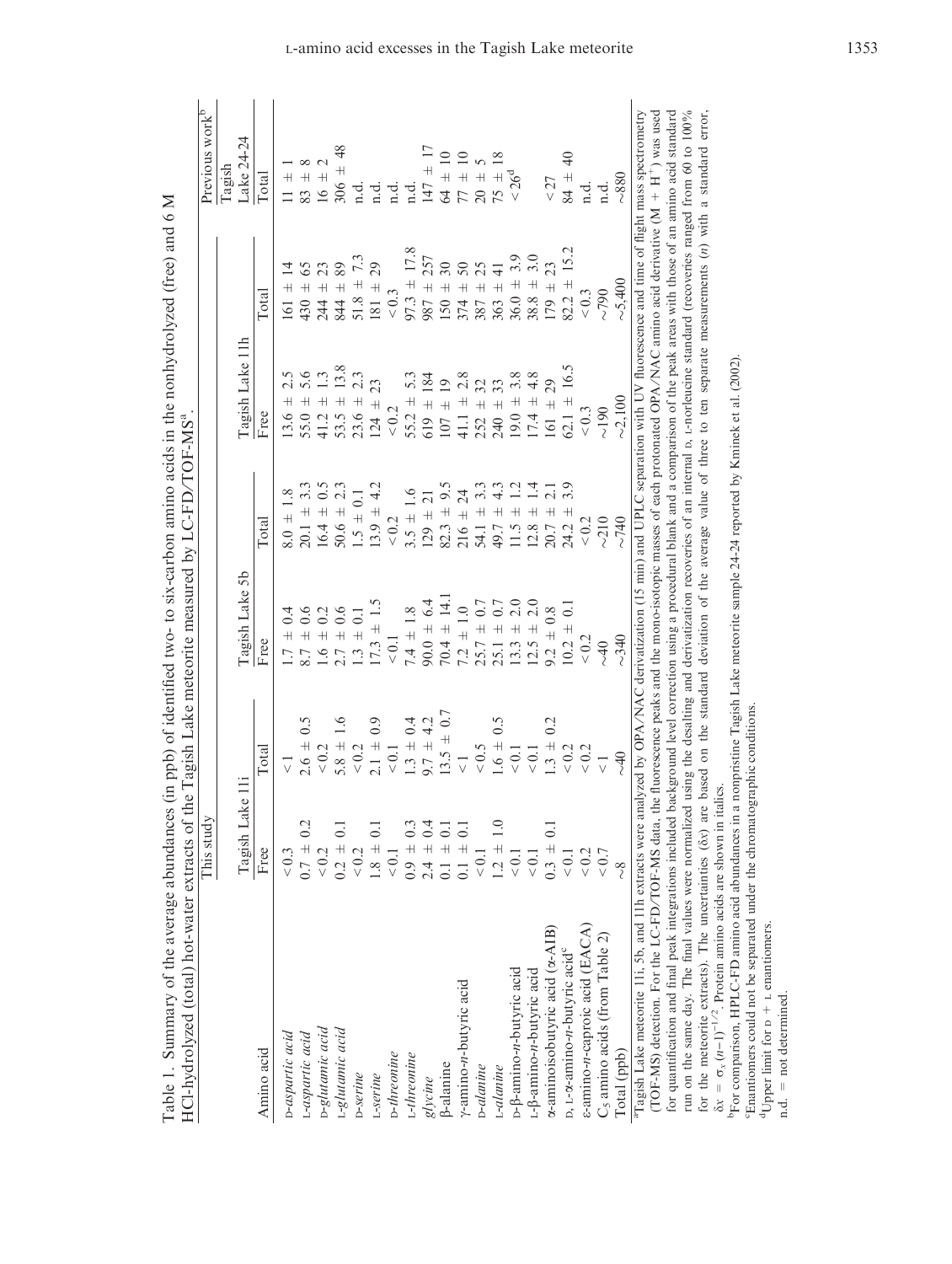|          |                                             | Tagish Lake 11i |            | Tagish Lake 5b   |                             | Tagish Lake 11h   |                   |
|----------|---------------------------------------------|-----------------|------------|------------------|-----------------------------|-------------------|-------------------|
|          | C <sub>5</sub> Amino acid detected          | Free            | Total      | Free             | Total                       | Free              | Total             |
| $\alpha$ | D-norvaline (D-2-apa)                       | ${}_{0.2}$      | ${}_{0.4}$ | $2.2 \pm 0.2$    | $2.6 \pm 0.2$               | $5.4 \pm 0.2$     | $6.8 \pm 0.4$     |
|          | L-norvaline (L-2-apa)                       | ${}_{0.2}$      | ${}_{0.3}$ | $1.9 \pm 0.1$    | $2.7 \pm 0.1$               | $5.6 \pm 0.2$     | $7.5 \pm 0.4$     |
|          | D-isovaline (D-2-a-2-mba)                   | ${}_{0.2}$      | ${}_{0.5}$ | $2.5 \pm 0.2$    | $6.6 \pm 0.2$               | 42.7<br>$\pm$ 1.6 | $43.7 \pm 1.8$    |
|          | $L$ -isovaline ( $L$ -2-a-2-mba)            | ${}_{0.2}$      | ${}_{0.5}$ | $3.1 \pm 0.2$    | $7.6 \pm 0.2$               | $41.9 \pm 1.5$    | $43.7 \pm 1.7$    |
|          | $p-value (p-2-a-3-mba)$                     | ${}_{0.2}$      | ${}_{0.4}$ | $1.9 \pm 0.1$    | $5.9 \pm 0.1$               | $7.1 \pm 0.2$     | $16.4 \pm 0.5$    |
|          | $L-value (L-2-a-3-mba)$                     | ${}_{0.7}$      | < 1        | $\leq 4^{\rm b}$ | $\langle 9^{\rm b} \rangle$ | $< 37^{\rm b}$    | $\leq 86^{\rm b}$ |
| $\beta$  | $D, L-3$ -apa $c$                           | ${}_{0.2}$      | ${}_{0.4}$ | $12.7 \pm 0.5$   | $10.6 \pm 0.4$              | $13.4 \pm 0.4$    | $12.7 \pm 0.7$    |
|          | $D$ , $L$ - and allo-3-a-2-mba <sup>c</sup> | ${}_{0.1}$      | ${}_{0.2}$ | $2.1 \pm 0.2$    | $2.6 \pm 0.2$               | $4.3 \pm 0.2$     | $5.4 \pm 0.7$     |
|          | $3-a-3-mbad$                                | ${}_{0.1}$      | ${}_{0.1}$ | ${}_{0.5}$       | < 1.5                       | < 2.6             | $\leq 12$         |
|          | $3-a-2,2-dmpa$                              | ${}_{0.1}$      | ${}_{0.1}$ | $1.5 \pm 0.1$    | $3.8 \pm 0.1$               | $9.2 \pm 0.3$     | $17.7 \pm 0.6$    |
|          | $D, L-3-a-2-epa^e$                          | ${}_{0.5}$      | $\leq$ 1   | $2.7 \pm 0.2$    | $10.7 \pm 1.6$              | $6.1 \pm 0.2$     | $10.2 \pm 0.4$    |
| γ        | $D, L-4$ -apa $c$                           | ${}_{0.1}$      | ${}_{0.1}$ | $1.3 \pm 0.2$    | $24.5 \pm 0.8$              | $5.3 \pm 0.7$     | $112 \pm 6$       |
|          | $D, L-4-a-2-mba^e$                          | ${}_{0.3}$      | ${}_{0.5}$ | $1.7 \pm 0.2$    | $34.2 \pm 0.7$              | 4.5<br>$\pm$ 0.3  | $191 \pm 7$       |
|          | $D, L-4-a-3-mba^e$                          | ${}_{0.2}$      | ${}_{0.3}$ | $1.0 \pm 0.1$    | 42.9<br>$\pm$ 1.3           | $\pm$ 0.2<br>4.3  | $183 \pm 5$       |
| $\delta$ | 5-apa                                       | < 0.1           | ${}_{0.2}$ | $1.2 \pm 0.1$    | $46.3 \pm 1.2$              | $2.7 \pm 0.1$     | $53.6 \pm 1.1$    |
|          | Total (ppb)                                 |                 |            | $\sim 40$        | $\sim$ 210                  | $\sim$ 190        | $\sim$ 790        |

Table 2. Summary of the average five-carbon amino acid abundances (in ppb) in the nonhydrolyzed (free) and 6 M HCl-hydrolyzed (total) hot-water extracts of the Tagish Lake meteorite measured by LC-FD/TOF-MS<sup>a</sup>.

a<br>All values are reported in parts-per-billion (ppb) on a bulk sample basis. Extracts were analyzed by OPA/NAC derivatization (15 min) and UPLC separation with UV fluorescence and time of flight mass spectrometry (TOF-MS) detection. For the LC-TOF-MS data, the monoisotopic masses ( $m/z$  379.13  $\pm$  0.02) of each protonated OPA/NAC amino acid derivative (M + H<sup>+</sup>) was used for quantification and final peak integrations included background level correction using a procedural blank and a comparison of the peak areas with those of an amino acid standard run on the same day. The final values were normalized using the desalting and derivatization recoveries of an internal p,  $L$ -norleucine standard (recoveries ranged from 60 to 100% for the meteorite extracts). The uncertainties ( $\delta x$ ) are based on the standard deviation of the average value of six to eight separate measurements (*n*) with a standard error,  $\delta x = \sigma_x (n-1)^{-1/2}$ . Amino acid abbreviations are defined in Figure 3.

<sup>b</sup>Peak detected above blank levels; however, only upper limit reported due to unidentified coeluting peak X in LC-TOF-MS analysis of the procedural blank.

<sup>c</sup>Enantiomers were separated but could not be identified due to the lack of optically pure standards.

 $d$ 3-a-3-mba co-elutes with one of the enantiomers of  $p$ ,  $L$ -4-apa, therefore upper limits for 3-a-3-mba were estimated by taking the difference in peak areas of the two  $D$ , L-4-apa enantiomers.

e Enantiomers could not be separated under the chromatographic conditions.

(Fig. 4) and absolute abundances of both protein and nonprotein amino acids that increase in order  $11i \ll 5b \le 11h$  (Tables 1 and 2) provide additional support that most of these amino acids are indigenous to the meteorites, as all three fragments were collected, stored, and processed in parallel under identical conditions and therefore exposed to the same terrestrial contamination environments (Herd et al. 2011). Herd et al. (2011) previously argued that differences in the absolute abundances of amino and carboxylic acids among the Tagish Lake samples are best explained by differences in the extent of aqueous alteration in the meteorite fragments on the parent body, and not terrestrial contamination.

### Amino Acid Isotopic Composition and Enantiomeric **Measurements**

Carbon isotope measurements were made for the most abundant amino acids in the Tagish Lake meteorite extracts 5b and 11h (11i had insufficient amino acids for isotope measurements). The GC-MS/IRMS technique employed provides simultaneous compound-specific structural and carbon isotopic information from a single injection, which permitted three replicate analyses of glycine,  $p$ - and  $L$ -alanine, and  $\beta$ -alanine and two replicate analyses of  $D$ - and *L*-aspartic acid, *L*-glutamic acid, and  $\gamma$ -ABA in the meteorite extracts. We previously reported a  $\delta^{13}$ C value of +19  $\pm$  4% for glycine (Herd et al. 2011), the most abundant amino acid in Tagish Lake 11h, which is similar to the values previously obtained for glycine  $(\delta^{13}C \sim +22\%$ , Table 3) in the CM Murchison (Engel et al. 1990) and CI Orgueil meteorites (Ehrenfreund et al. 2001). The corrected  $\delta^{13}$ C values for  $D$ - and *L*-aspartic acid peaks in 11h were  $+24\%$  and  $+29\%$  and were similar within a measurement error of  $\pm 4\%$  (Table 3). These values fall well outside of the typical terrestrial range for organic carbon of  $-6\%$  to  $-40\%$  (Bowen 1988) and for aspartate (aspartic acid and asparagine) in a variety of microorganisms  $(-54)$ % to  $0\%$ ; Scott et al. 2006) and indicate an extraterrestrial origin for both  $D-$  and  $L$ -aspartic acid. The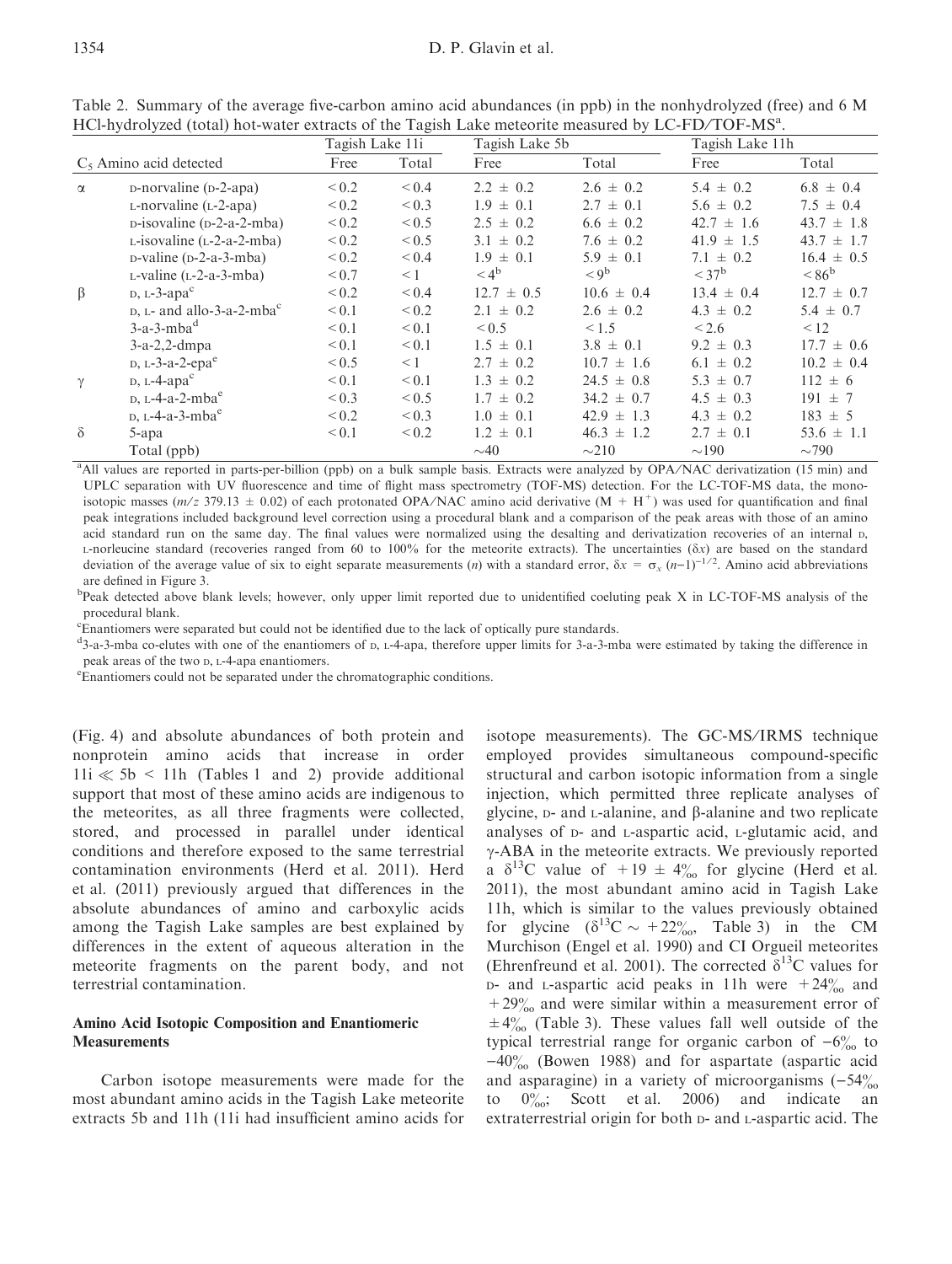

Fig. 3. The 20–42 min region of the LC-TOF-MS single ion chromatograms of the C<sub>5</sub> amino acids ( $m/z = 379.13 \pm 0.02$ ) in positive electrospray ionization mode. OPA/NAC derivatization (15 min) of amino acids in the standard mix and of the 6 M HCl-hydrolyzed, hot-water extracts of the procedural blank and the Tagish Lake meteorite samples 11i, 5b, and 11h. Similar LC-TOF-MS single ion chromatograms were obtained for the nonhydrolyzed extracts. The peaks were identified by comparison of the retention time and exact molecular mass with those in the  $C_5$  amino acid standard run on the same day. Separation was achieved using a Waters BEH C18 column followed by a second Waters BEH phenyl column. The conditions for amino acid separations for the mobile phase at 30.0 °C were as follows: flow rate, 150  $\mu$ L min<sup>-1</sup>; solvent A (50 mM ammonium formate, 8% methanol, pH 8.0); solvent B (methanol); gradient, time in minutes  $(^{0}\%B)$ : 0 (15), 25 (20), 25.06 (35), 44.5 (40), 45 (100). The peaks were identified by comparison of the retention time and molecular mass with those in the  $C_5$  amino acid standard run on the same day. Peak 24  $(p, L-4-a-2-mba)$  was not present in the standard shown, but was run separately. Peak identifications: 18, 3-amino-2,2 dimethylpropanoic acid  $(3-a-2,2-dmpa)$ ; 19, p, L-4-aminopentanoic acid (p, L-4-apa); 20, p, L-4-amino-3-methylbutanoic acid (p, L-4-a-3-mba); 21, p, L-3-amino-2-methylbutanoic acid (p, L-3-a-2-mba); 22,  $D$ ,  $L$ -3-amino-2-ethylpropanoic acid ( $D$ ,  $L$ -3-a-2-epa); 23, 5aminopentanoic acid (5-apa); 24, D, L-4-amino-2-methylbutanoic acid (b, L-4-a-2-mba); 25, 3-amino-3-methylbutanoic acid (3-a-3mba); 26, p-2-amino-2-methylbutanoic acid (p-isovaline); 27, p, L-3-aminopentanoic acid (D, L-3-apa); 28, L-2-amino-2methylbutanoic acid (L-isovaline); 29, L-2-amino-3-methylbutanoic acid (L-valine); 30, p-2-amino-3-methylbutanoic acid (p-valine); 31, D-2-aminopentanoic acid (D-norvaline); 32, L-2-aminopentanoic acid (l-norvaline); and X, nonfluorescent mass artifact.

 $GC-MS/IRMS$  data for the  $D-$  and  $L-$ aspartic acid and  $D$ and l-alanine peaks in the combined hydrolyzed and nonhydrolyzed Tagish Lake 11h hot-water extracts are



Fig. 4. A comparison of the relative molar abundances of several amino acids (glycine  $= 1.0$ ) in the 6 M HClhydrolyzed, hot-water extracts of the Tagish Lake meteorite samples 11h and 5b and a 250 mL sample of Tagish Lake meltwater. The relative abundance data for the Tagish Lake meteorite samples were determined from the absolute abundances measured in this study. Relative amino acid abundances for the Tagish Lake water were calculated from the absolute concentrations reported in Kminek et al. (2002).

shown in Fig. 5. The abundances of amino acids in the nonhydrolyzed water extracts of the Tagish Lake meteorite were insufficient to make carbon isotope measurements of the free amino acids only. The retention times and mass spectra for both peaks in the 11h extract closely match those for the TFAA⁄IPA derivatives of the  $D-$  and  $L$ -aspartic acid peaks in the racemic standard (Fig. 5). We found no evidence of additional mass fragments in the mass spectra obtained for the  $D-$  and *L*-aspartic acid peaks in the Tagish Lake 11h extract compared with the mass spectra of the racemic aspartic acid standard that would suggest the presence of any co-eluting or interfering compounds (Fig. 5).

A corrected D/L aspartic acid ratio of  $0.26 \pm 0.02$ was determined by GC-MS at the same time from the integrated  $D$ - and *L*-aspartic acid peak areas in 11h compared with the racemic aspartic acid standard and corresponds to an *L*-enantiomeric excess ( $L_{ee} = L\% - D\%$ ) of 58.7  $\pm$  1.8%. A similarly high  $L_{ee}$  in the total aspartic acid of 45.5  $\pm$  5.2% was determined independently from the absolute abundances of  $D$ - and  $L$ -aspartic acid measured by LC-FD/TOF-MS (Table 4). If the observed l-excess for aspartic acid was due to terrestrial contamination, the measured carbon isotope value of  $L$ -aspartic acid should have been less enriched in  $^{13}C$ compared with p-aspartic acid. For example, Pizzarello et al.  $(2004)$  measured the  $L$ - and  $D$ -aspartic acid carbon isotope ratios on a sample of Murchison with an L-enantiomer excess and reported a  $\delta^{13}$ C value of  $-6\%$ for *L*-aspartic acid and  $+25\%$  for *D*-aspartic acid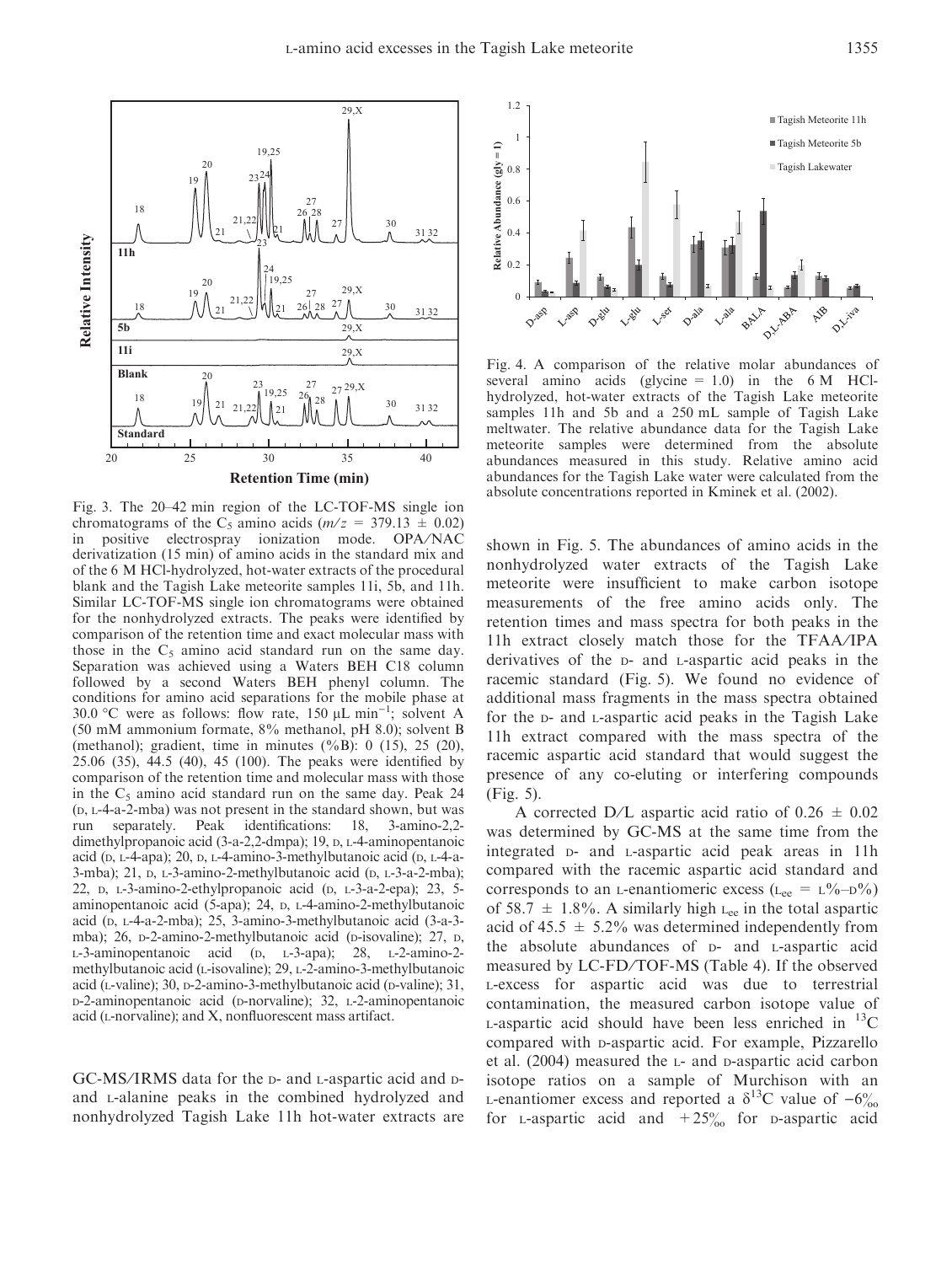Table 3. Summary of the  $\delta^{13}$ C values ( $\frac{\%}{\%}$ , VPDB) of amino acids in the 6 M HCl-acid hydrolyzed extracts of the Tagish Lake meteorite samples 5b and 11h compared with the Murchison meteorite<sup>a</sup>.

|                 | This study  |             | Previous work               |
|-----------------|-------------|-------------|-----------------------------|
|                 | Tagish      | Tagish      | Murchison                   |
| Amino acids     | Lake 5b     | Lake 11h    |                             |
| D-aspartic acid | n.d.        | $+24 \pm 4$ | $+25^{\rm b}$               |
| L-aspartic acid | n.d.        | $+29 \pm 4$ | $-6^{\rm b}$                |
| D-glutamic acid | n.d.        | n.d.        | $+29^b$ , $+32^d$           |
| L-glutamic acid | n.d.        | $-4 \pm 9$  | $+7^b$ , $+6^c$ , $+15^d$   |
| glycine         | $+39 \pm 6$ | $+19 \pm 4$ | $+41^b$ , $+22^c$ , $+13^e$ |
| D-alanine       | $+67 \pm 7$ | $+6 \pm 3$  | $+52^b$ , $+30^c$           |
| L-alanine       | $+55 \pm 3$ | $+16 \pm 4$ | $+38^b$ , $+27^c$ , $+41^e$ |
| β-alanine       | $+30 \pm 6$ | $-5 \pm 4$  | $+5^{\rm b}$                |
| $\gamma$ -ABA   | n.d.        | $+4 \pm 3$  | $+18^{\rm b}$               |

<sup>a</sup>For Tagish Lake meteorite sample 11h, isotope values were determined from measurements of the combined nonhydrolyzed and 6 M HCl-hydrolyzed water extracts. Protein amino acids are shown in italics. The errors in the corrected  $\delta^{13}$ C values of the amino acids in the Tagish Lake meteorite samples were determined from the contributions of the errors from the carbon isotope values of both derivatized and underivatized standards and the derivatized samples (three separate analyses for glycine,  $p$ - and *L*-alanine, and  $\beta$ -alanine, and two analyses for  $D$ - and *L*-aspartic acid, *L*-glutamic acid, and  $\gamma$ -ABA).

<sup>b</sup>Data obtained from Pizzarello et al. (2004).

<sup>c</sup>Data obtained from Engel et al. (1990).

<sup>d</sup>Data obtained from Pizzarello and Cooper (2001).

e Data obtained from Elsila et al. (2011).

n.d. = value not determined due to low amino acid abundances and/or chromatographic interferences.

(Table 3). In that case, the depletion in  $\delta^{13}$ C for the l-aspartic acid provided a clear indication that the Murchison sample contained both extraterrestrial and terrestrial sources of l-aspartic acid. This was not observed in the Tagish lake meteorite sample 11h, where L-aspartic acid nominally had a higher  $\delta^{13}C$  value compared with p-aspartic acid (Table 3), which cannot be explained by terrestrial *L*-aspartic acid contamination. No carbon isotope fractionation or changes in the enantiomeric composition were observed in a racemic aspartic acid standard carried through the same extraction and analytical procedure. The carbon isotope values  $(\delta^{13}C)$  for the D- and L-aspartic acid racemic standard were identical within measurement error, as expected from a standard made from  $D$ , *L*-aspartic acid.

The measured  $\delta^{13}$ C values for glycine, p- and  $L$ -alanine,  $L$ -glutamic acid,  $\beta$ -alanine, and  $\gamma$ -ABA in the Tagish Lake meteorite samples range from  $-5\%$  to +67 $\%$  (Table 3), which all fall outside of the typical terrestrial range for these amino acids. We were unable to determine the  $\delta^{13}$ C value for p-glutamic acid in the Tagish Lake samples due to low p-glutamic acid abundances and a chromatographic interference. A  $D/L$ glutamic acid ratio of approximately 0.3 ( $L_{ee} \sim 55\%$ ) was

measured by LC-FD/TOF-MS in Tagish Lake 5b and 11h, which was similar to the values measured for aspartic acid in the same meteorite extracts (Tables 4 and 5). On the basis of the  $\delta^{13}$ C value of  $-4 \pm 9\%$  measured for l-glutamic acid in Tagish 11h, we cannot rule out the possibility that some terrestrial l-glutamic acid contamination of the meteorite occurred, although in the absence of the p-glutamic acid carbon isotope value, we have no basis for comparison. However, if we assume that the level of l-glutamic acid contamination in 11h is similar to the total amount of  $L$ -glutamic acid measured in 11i (approximately 6 ppb, Table 1), which is a reasonable assumption as both meteorite specimens have been exposed to the same contamination environments since the time of their fall, then terrestrial L-glutamic acid contamination would represent <1% of the total l-glutamic acid in 11h (Table 1).

A similarly low  $D/L$  ratio ( $D/L \sim 0.3$ ) for glutamic acid has previously been measured in the Murchison meteorite and was argued to be indigenous based on nonterrestrial nitrogen isotopic values for both  $D$ - and  $L$ enantiomers that were similar (Engel and Macko 2001). However, another study of Murchison found a large  $L_{ee}$ (approximately 16–47%) of pyroglutamic acid, but with lower  $\delta^{13}$ C values for the *L*-enantiomer compared with the **D-enantiomer**, pointing to a significant terrestrial contribution to the l-excesses (Pizzarello and Cooper 2001). Similar  $D/L$  ratios of aspartic and glutamic acids  $(p/L \sim 0.1-0.4)$  have been reported in oceanic dissolved organic matter in which the p-amino acids were attributed to peptidoglycan remnants derived from bacterial cell walls (McCarthy et al. 1998). The  $D/L$ alanine ratios measured in the same seawater samples ranged from  $p/L \sim 0.3$  to 0.6 (McCarthy et al. 1998) and the Tagish Lake meltwater and a nonpristine Tagish lake meteorite sample were both reported to have  $D/L$  alanine ratios of approximately 0.2–0.3 (Kminek et al. 2002). All of these values are much lower than the racemic  $D/L$ alanine ratios found in the Tagish Lake 5b and 11h meteorite extracts measured in this study (Table 5). Therefore, it is difficult to reconcile how bacterially derived terrestrial amino acid contamination of the Tagish Lake meteorite samples 5b and 11h from the Tagish Lake ice meltwater or other sources is consistent with both the low  $D/L$  ratios of aspartic and glutamic acids and the racemic  $D/L$  alanine ratios measured in Tagish 5b and 11h (Table 5). The measured  $D/L$  ratios for aspartic and glutamic acids in the Tagish Lake meteorite are not due to the extraction procedure or LC-FD/TOF-MS analytical biases, as we observed no change in the enantiomeric ratios of a racemic aspartic and glutamic acid standard taken through the identical procedure. In addition, both aspartic and glutamic acids were found to be racemic  $(p/L = 1)$  within analytical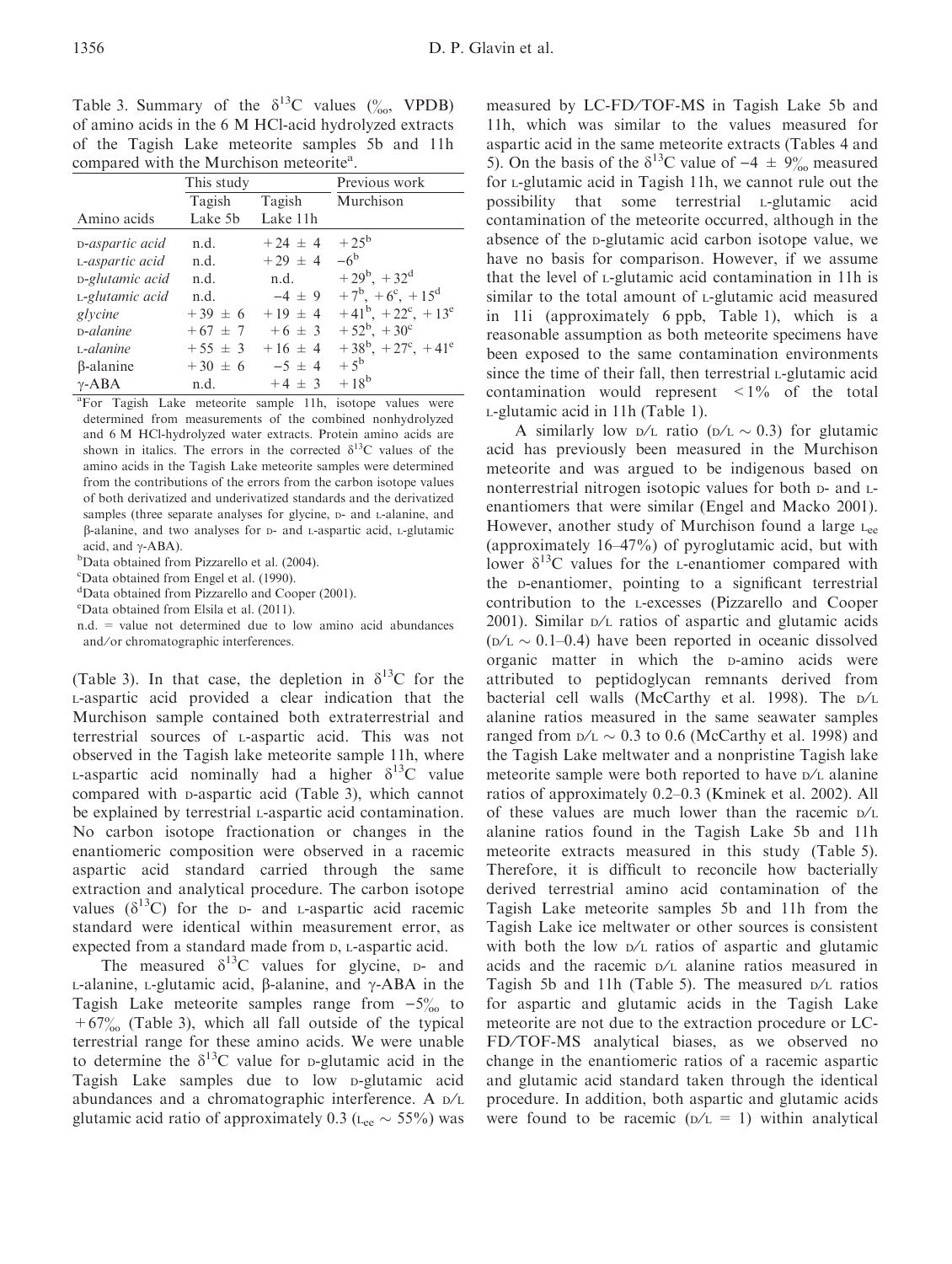

Fig. 5. Gas chromatography separation and mass spectrometry analysis of  $p$ - and  $p$ -aspartic acid (A) and  $p$ - and  $p$ -alanine (B) of the TFAA ⁄IPA-derivatized combined 6 M HCl-hydrolyzed and nonhydrolyzed extracts of the Tagish Lake 11h meteorite and the procedural blank, and a racemic standard. The traces on the left show the  $m/z$  44 (<sup>12</sup>CO<sub>2</sub>) peak produced and measured from GC-IRMS for the peaks assigned to b- and L-aspartic acid. The traces on the right show the simultaneously collected mass spectral fragmentation pattern for these peaks in the Tagish Lake meteorite and standard. GC separation used a 5 m base-deactivated fused silica guard column (Restek) coupled with four 25 m Chirasil l-Val columns (Restek) and the following temperature program: initial oven temperature 50 °C, ramped at 10 °C min<sup>-1</sup> to 85 °C, ramped at 2 °C min<sup>-1</sup> to 120 °C, ramped at 4 °C min<sup>-1</sup> to 200 °C, and held for 10 min. Peaks were identified by comparison of retention time and mass spectral fragmentation with the amino acid standard run on the same day. The asterisk marks a derivatization artifact with parent mass  $m/z$  97 that could not be identified.

error in the Antarctic CR meteorites EET 92042 and QUE 99177 and a sample of the CM2 Murchison meteorite using the same extraction and analytical technique (Glavin et al. 2010).

The  $\delta^{13}$ C values for D- and L-alanine in the Tagish Lake meteorite were measured to be  $+6 \pm 3\%$  and +16  $\pm$  4\% 4\%, respectively, for sample 11h and +67  $\pm$  7\% and  $+55 \pm 3\frac{\omega}{100}$ , respectively, for sample 5b (Table 3). The  $D/L$  alanine ratio of sample 11h was also measured independently by GC-MS and found to be nearly racemic  $(p/L \approx 0.9)$ . On the basis of observation that alanine is racemic in both meteorite samples with carbon isotope values that indicate an extraterrestrial origin, we would have expected the  $\delta^{13}$ C values of p- and L-alanine in each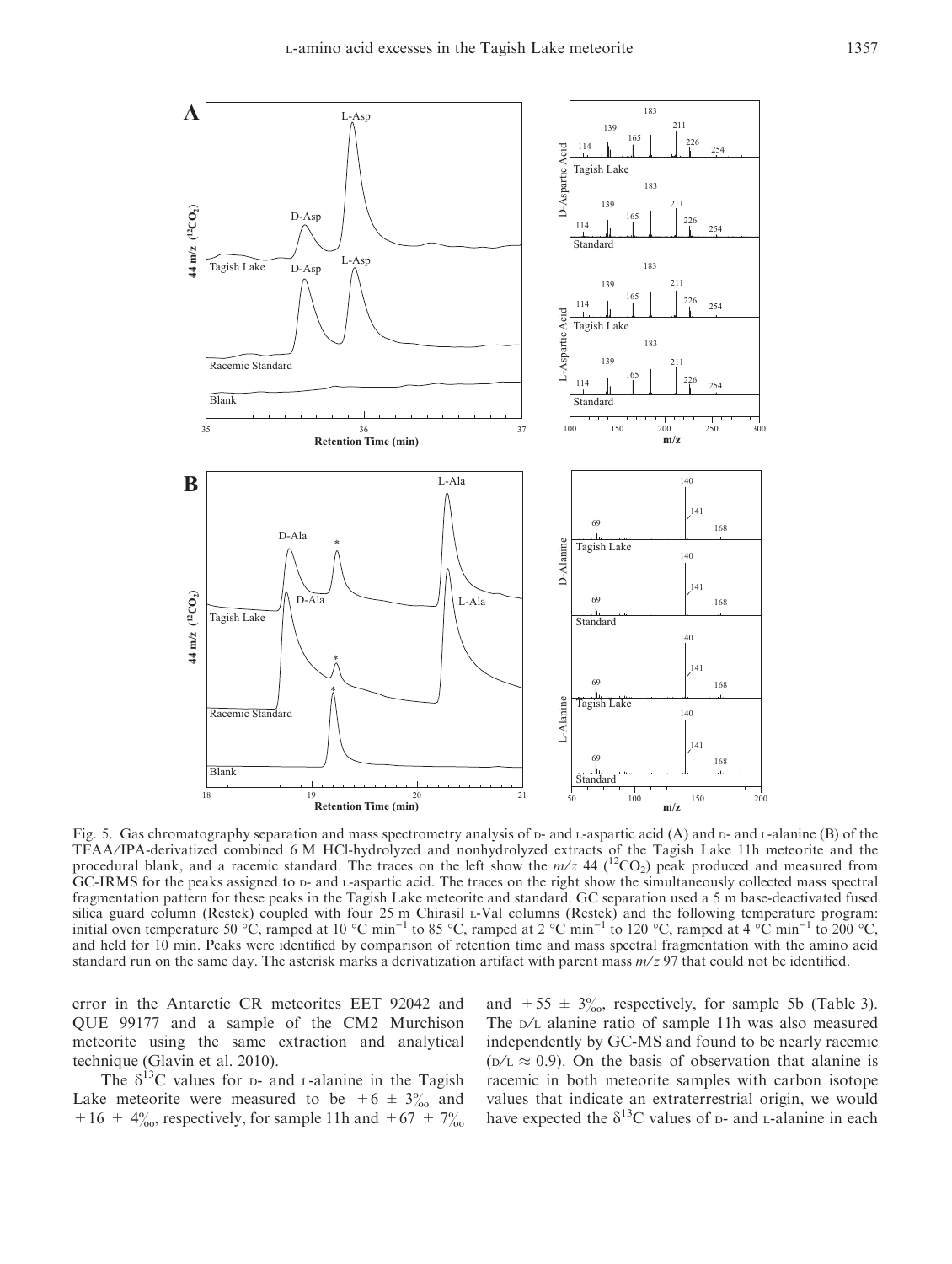|                  | Tagish Lake 5b  |               | Tagish Lake 11h    |                                            | Racemic Standards |                                            |
|------------------|-----------------|---------------|--------------------|--------------------------------------------|-------------------|--------------------------------------------|
| Amino acids      | $L_{ee}$ $(\%)$ | $\delta x(n)$ | $L_{ee}$ $(\%)$    | $\delta x(n)$                              | $L_{ee}$ $(\%)$   | $\delta x(n)$                              |
| Aspartic acid    | 43.1            | $\pm 8.6(8)$  | 45.5<br>$58.7^{b}$ | $\pm 5.2(8)$<br>$\pm$ 1.8 (3) <sup>b</sup> | 6.6<br>$4.7^{b}$  | $\pm 2.9(9)$<br>$\pm 2.3$ (3) <sup>b</sup> |
| Glutamic acid    | 51.0            | $\pm 1.5(6)$  | 55.1               | $\pm 3.6(6)$                               | $-2.6$            | $\pm 2.1(9)$                               |
| <i>Alanine</i>   | $-4.8$          | $\pm$ 5.5 (9) | $-3.2$             | $\pm 6.7(9)$                               | 1.0               | $\pm 1.6(9)$                               |
|                  |                 |               | $7.5^{b}$          | $\pm$ 1.1 (3)                              | 1.0 <sup>b</sup>  | $\pm$ 1.4 (3) <sup>b</sup>                 |
| <b>Serine</b>    | 80.5            | $\pm 3.9(6)$  | 55.5               | $\pm 3.6(6)$                               | 3.3               | $\pm 1.5(9)$                               |
| <i>Threonine</i> | 89.2            | $\pm$ 4.9 (6) | 99.4               | $\pm 0.3(6)$                               | 0.3               | $\pm 2.1(9)$                               |
| Valine           | < 19.2          | $\pm 7.1(6)$  | <68.2              | $\pm 2.2(8)$                               | 0.0               | $\pm 0.4(14)$                              |
| $\beta$ -ABA     | 5.3             | $\pm 7.2(6)$  | 3.7                | $\pm 6.4(6)$                               | 0.8               | $\pm 1.1(9)$                               |
| Norvaline        | 1.9             | $\pm$ 4.2 (6) | 4.9                | $\pm 3.8(6)$                               | 1.0               | $\pm 0.8$ (8)                              |
| Isovaline        | 7.0             | $\pm 1.9(8)$  | 0.0                | $\pm 2.8(8)$                               | $-2.3$            | $\pm$ 1.3 (14)                             |

Table 4. Summary of the l-enantiomeric excesses measured for several amino acids in the 6 M HCl-hydrolyzed hotwater extracts of Tagish Lake meteorites 11h and 5b and racemic standards<sup>a</sup>.

<sup>a</sup>The standard errors ( $\delta x$ ) for the meteorites are based on the errors given for n separate measurements propagated through the equation Lee  $(\%) = [(\text{L}-\text{D})/(\text{L} + \text{D})]^*100$ . Negative % values indicate p-excesses. For the standards, the errors are based on the standard deviation of the average L<sub>ee</sub> value of n separate analyses using LC-FD/TOF-MS or GC-MS. Protein amino acids are shown in italics.

 $b$ Values determined from the average  $b$ - and  $L$ -amino acid peak areas measured by GC-MS.

Table 5. Amino acid enantiomeric ratios  $(p/L)$  measured in the nonhydrolyzed (free) and 6 M HCl-hydrolyzed (total) hot-water extracts of the Tagish Lake meteorite<sup>a</sup>.

|                  | Tagish Lake 5b<br>This study |                 | Tagish Lake 11h | Tagish Lake 24-24          |                 |
|------------------|------------------------------|-----------------|-----------------|----------------------------|-----------------|
|                  |                              |                 |                 | Previous work <sup>b</sup> |                 |
| Amino Acids      | Free                         | Total           | Free            | Total                      | Total           |
| Aspartic acid    | $0.20 \pm 0.05$              | $0.40 \pm 0.11$ | $0.25 \pm 0.05$ | $0.37 \pm 0.07$            | $0.13 \pm 0.02$ |
|                  |                              |                 |                 | $0.26 \pm 0.02^{\circ}$    |                 |
| Glutamic acid    | $0.59 \pm 0.15$              | $0.32 \pm 0.02$ | $0.77 \pm 0.20$ | $0.29 \pm 0.06$            | $0.05 \pm 0.01$ |
| <b>Serine</b>    | $0.08 \pm 0.01$              | $0.11 \pm 0.03$ | $0.19 \pm 0.04$ | $0.29 \pm 0.06$            | n.d.            |
| <i>Threonine</i> | ${}_{0.01}$                  | < 0.06          | ${}_{0.01}$     | ${}_{0.01}$                | n.d.            |
| <i>Alanine</i>   | $1.02 \pm 0.04$              | $1.09 \pm 0.12$ | $1.05 \pm 0.20$ | $1.06 \pm 0.14$            | $0.27 \pm 0.09$ |
|                  |                              |                 |                 | $0.86 \pm 0.02^{\circ}$    |                 |
| Valine           | > 0.48                       | > 0.65          | > 0.19          | > 0.19                     | n.d.            |
| $\beta$ -ABA     | $1.06 \pm 0.23$              | $0.90 \pm 0.35$ | $1.09 \pm 0.37$ | $0.80 \pm 0.31$            | n.d.            |
| Norvaline        | $1.16 \pm 0.12$              | $0.96 \pm 0.08$ | $0.96 \pm 0.05$ | $0.91 \pm 0.07$            | n.d.            |
| Isovaline        | $0.81 \pm 0.08$              | $0.87 \pm 0.03$ | $1.02 \pm 0.05$ | $1.00 \pm 0.06$            | n.d.            |

<sup>a</sup>The uncertainties are based on the absolute errors shown in Tables 1 and 2. Protein amino acids in italics.

<sup>b</sup>Ratios calculated from data in Kminek et al. (2002).

c Values determined by GC-MS. Error based on the standard deviation of three separate measurements.

n.d. = ratio not determined due to low amino acid abundances or values that were not reported.

sample to be similar. It is possible that the slightly  $13C$ -depleted value for p-alanine in 11h is due to the isotopically light peak (indicated by an asterisk in Fig. 5) that cannot be completely resolved from the tail of the  $D$ alanine peak. The main mass fragment of this isotopically light compound is at  $m/z$  97, and we were unable to find a good match for this peak in the NIST mass spectral library. Although we did not observe  $m/z$  97 mass fragments in the  $p$ - or *L*-alanine mass spectra of the racemic standard and Tagish Lake 11h extract (Fig. 5), it is possible that the difference in baselines between the  $D$ and L-alanine peaks in Tagish 11h due to the presence of the artifact could explain the difference in the  $\delta^{13}$ C values measured. Unfortunately, the unidentified artifact is a

by-product of the TFAA⁄IPA derivatization reaction (see procedural blank trace in Fig. 5); therefore, additional purification of the meteorite extracts would not remove it from the sample. The  $D/L$  alanine ratio of the Tagish 11h extract and the racemic standard measured by GC-MS were not affected by the  $m/z$  97 mass artifact as the  $m/z$ 140 mass trace was used to quantify the  $D-$  and  $L$ -alanine peak areas.

The carbon isotope values measured in Tagish Lake sample 5b for glycine,  $D$ - and  $L$ -alanine, and  $\beta$ -alanine were all enriched in <sup>13</sup>C compared with the same amino acids in 11h, with  $\delta^{13}$ C values ranging from +30 to  $+67\%$  (Table 3). Carbon isotope values for aspartic and glutamic acids in 5b could not be obtained due to low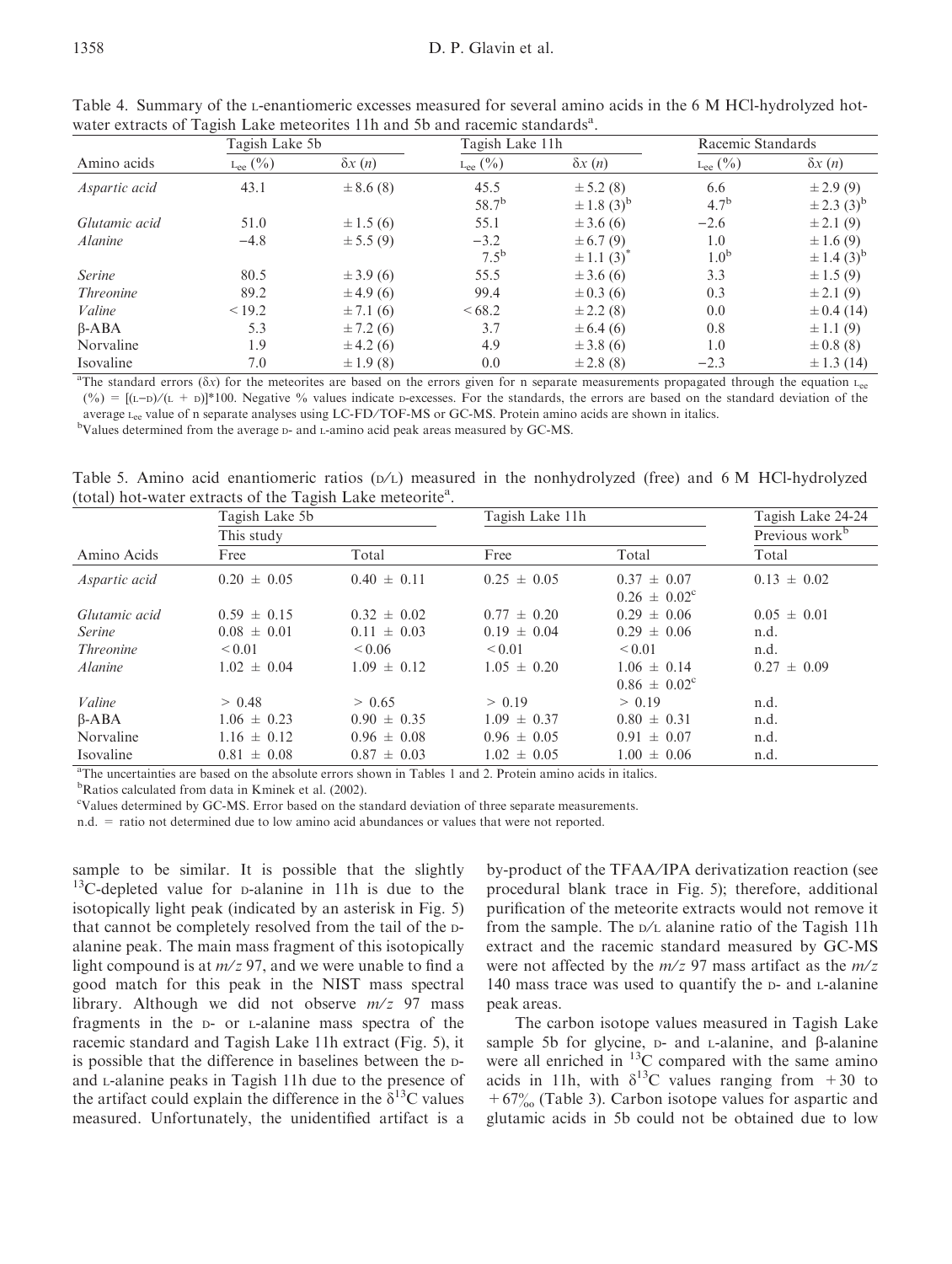amino acid abundances; however, low  $D/L$  ratios (approximately 0.3–0.4) were also measured for aspartic and glutamic acids in 5b by LC-FD/TOF-MS, corresponding to large  $L_{ee}$  of approximately 43-51% (Table 4). The relatively high  $\delta^{13}$ C values in 5b indicate that these amino acids and/or their precursor materials retained a more primitive carbon isotopic signature compared with 11h, consistent with mineralogical differences and isotopic measurements of the insoluble organic matter, demonstrating that 5b has experienced less aqueous alteration compared with 11h (Herd et al. 2011). As most of the organic carbon in the Tagish Lake samples 5b and 11h is depleted with an average bulk  $\delta^{13}$ C of  $-14\%$  (Herd et al. 2011), the lighter carbon isotope values measured for the amino acids in 11h could be explained by their formation from  $^{13}$ C-depleted precursor material during a secondary aqueous alteration stage in the parent body. We believe that the elevated abundances of  $\alpha$ -amino acids in 11h with depleted carbon isotope ratios compared with 5b (Table 4) are best interpreted as reflecting a secondary pulse of amino acid formation in 11h during parent body alteration from <sup>13</sup>C depleted precursors by Strecker cyanohydrin synthesis (Peltzer and Bada 1978; Peltzer et al. 1984; Herd et al. 2011), although other formation mechanisms for  $\alpha$ - and other amino acids before their incorporation in the parent body have been suggested (Elsila et al. 2007). Another possibility is that the elevated amino acid abundances and lower  $\delta^{13}$ C values for the amino acids in 11h compared with 5b is an indication that 11h experienced a higher degree of terrestrial amino acid contamination than 5b. However, if we consider the differences in total abundances and carbon isotope values for l-alanine between samples 5b and 11h (Tables 1 and 4), a mass balance calculation indicates that the additional *L*-alanine in 11h compared with 5b (=313 ppb, Table 1) must have an average  $\delta^{13}$ C value of +10% to reduce the L-alanine  $\delta^{13}$ C value from +55% in 5b to  $+16\%$  in 11h (Table 3). These  $\delta^{13}$ C values are all well outside of the carbon isotope range  $(-3\% \text{ to } -54\%)$ that has been measured for alanine in a diverse set of terrestrial microorganisms (Scott et al. 2006); therefore, the elevated levels of  $L$ -alanine in 11h compared with 5b is highly unlikely to be due to terrestrial biological contamination.

Enantiomeric measurements were obtained by LC-FD/TOF-MS for several other  $\alpha$ -H amino acids in Tagish Lake 5b and 11h including serine, threonine, and valine with  $L_{ee}$  values that range from approximately 19% for valine to  $>99\%$  for threonine (Table 4). These amino acids were not reported in previous amino acid analyses of the Tagish Lake meteorite (Pizzarello et al. 2001; Kminek et al. 2002; Herd et al. 2011). As the total abundances of these amino acids increase in the order

 $11i \leq 5b \leq 11h$  (Tables 1 and 2), it is possible that some fraction of these amino acids and their  $L_{ee}$  were formed during parent body aqueous alteration and are indigenous to the Tagish Lake meteorite. However, due to insufficient amino acid concentrations in the samples, we could not measure their carbon isotope ratios. In particular, due to the poor TFAA⁄IPA derivatization efficiency and higher GC-MS/IRMS detection limit for serine compared with other amino acids in the Tagish Lake meteorite present at similar abundances, we were unable to obtain the carbon isotope value for *L*-serine in the Tagish Lake 11h meteorite extract. In the absence of isotopic data, a case for the *L*-excesses of serine, threonine, and valine being extraterrestrial in origin cannot be made. In addition, due to a possible interfering mass peak in the procedural blank at the same retention time as  $L$ -valine (Figs. 2 and 3, peak X), the reported  $L_{ee}$  for valine may have been overestimated and are given as upper limits in Table 4.

In contrast to most of the  $\alpha$ -H protein amino acids in the Tagish Lake 5b and 11h meteorite specimens that displayed large  $L_{ee}$  ranging from approximately 19 to 99%, only very small enantiomeric excesses ( $L_{ee} \sim 0-7\%$ ) were observed for the chiral nonprotein amino acids b-ABA, norvaline, and isovaline and most were racemic within analytical error (Tables 4 and 5). Although the a-methyl amino acid isovaline is highly resistant to racemization (Pollock et al. 1975; Bonner et al. 1979), b-ABA and norvaline will readily racemize on geologic time scales under aqueous conditions; therefore, it is not surprising that no enantiomeric enrichment was observed for these two nonprotein amino acids in the Tagish Lake meteorite. A slight L-isovaline excess ( $L_{ee} = 7.0 \pm 1.9\%$ ) was measured in the Tagish 5b sample, but no *L*-isovaline enrichment was observed in the more aqueously altered 11h sample ( $L_{ee} = 0.0 \pm 2.8\%$ ). These results are consistent with small L-isovaline enrichments (approximately 0–3%) that have been reported in pristine Antarctic CR carbonaceous meteorites (Pizzarello et al. 2008; Glavin and Dworkin 2009). It is possible that some radioracemization  $(5\%)$  of isovaline from ionizing radiation produced by radioactive decay in the Tagish Lake meteorite parent body (Bonner et al. 1979) could have reduced the original  $L$ -isovaline enrichments in both Tagish Lake meteorite samples, or that a secondary pulse of amino acid formation during aqueous alteration in 11h could have overprinted any original l-isovaline excess with a racemic mixture (Herd et al. 2011). However, it is surprising that secondary aqueous alteration leading to the formation of racemic amino acids and higher amino acid abundances observed in 11h did not also reduce the l-enantiomer excesses measured for several  $\alpha$ -H amino acids including aspartic and glutamic acids, threonine, and valine. In fact, the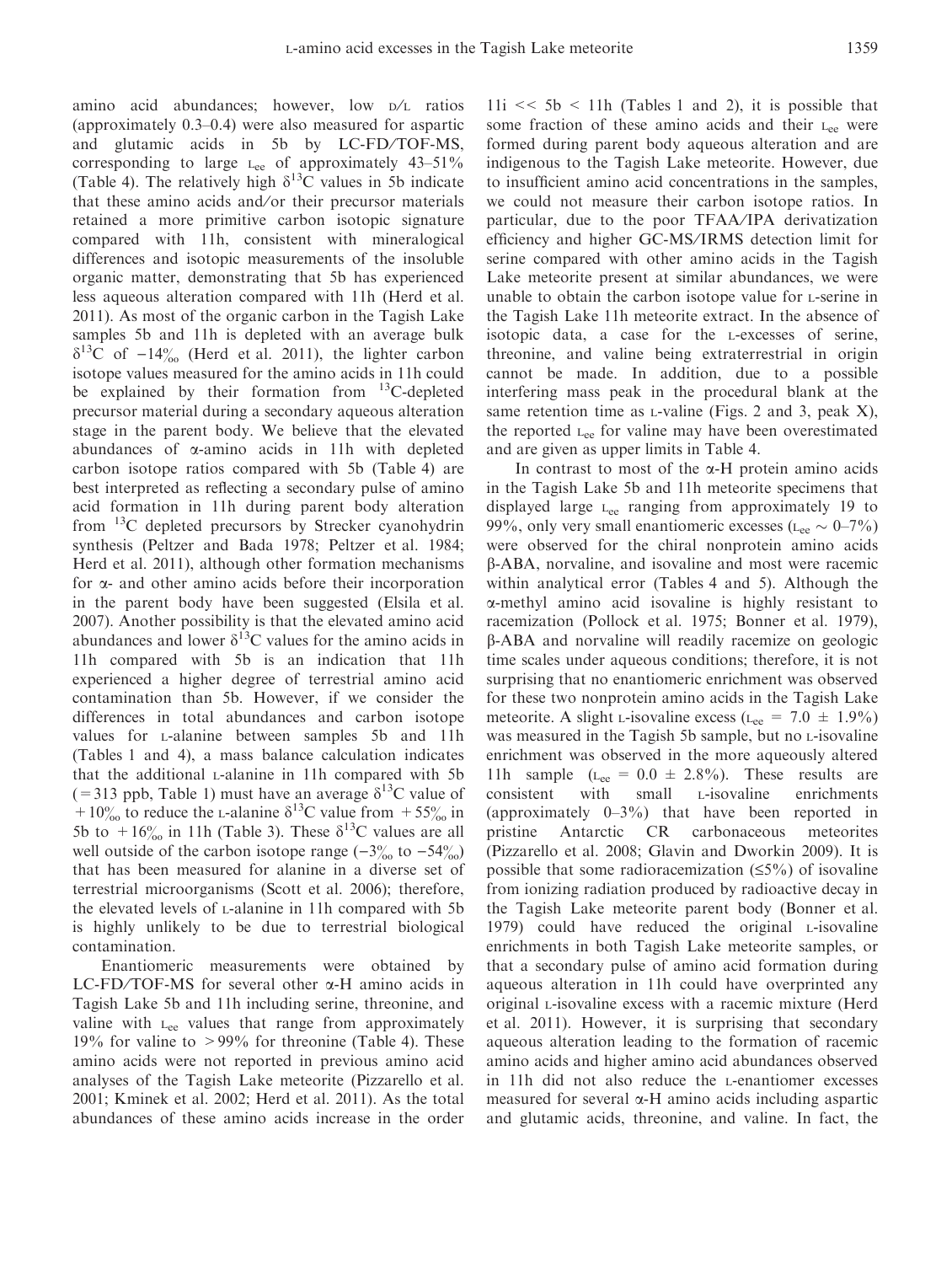l-excesses measured for these amino acids were slightly higher in 11h compared with 5b (Table 4). Given that all of these  $\alpha$ -H amino acids will racemize under aqueous conditions, another explanation is needed for the presence of these large l-excesses, particularly for laspartic acid shown to be indigenous to the Tagish Lake meteorite.

#### Enantioenrichment by Racemization during Parent Body Alteration

The  $\alpha$ -H amino acids alanine and aspartic acid in Tagish Lake 11h both have extraterrestrial carbon isotopic values, indicating they are indigenous to the meteorite; however, alanine is racemic, while aspartic acid shows a significant *L*-enantiomeric excess. One possible explanation for this disparity exists in the crystallization behavior of these two amino acids. It has been shown experimentally that aspartic acid and alanine have very different crystallization behaviors in saturated solutions—alanine preferentially forms racemic crystals (Klussman et al. 2006), while aspartic acid can form metastable conglomerate crystals in addition to racemic crystals (Viedma 2001; Viedma et al. 2008). It has also been demonstrated that saturated solutions of aspartic acid with slight enantiomeric excesses can be converted to enantiopurity under solution-phase racemizing conditions such as aldehyde-catalyzed racemization (Viedma et al. 2008). A conglomerate-forming phenylglycine derivative was also converted to enantiopurity from a slight initial excess using base-catalyzed racemization, indicating that this phenomenon is not limited to a specific racemization method (Noorduin et al. 2009). While we want to make it clear that we do not have the necessary carbon isotope data to firmly establish an extraterrestrial origin for the  $L$ -excesses measured for other  $\alpha$ -H amino acids in Tagish Lake 11h, the tendency to form conglomerate crystals has also been observed for glutamic acid (Viedma 2001; Viedma et al. 2008) and threonine (Rodrigo et al. 2004), making it possible that *L*-glutamic acid and *L*-threonine excesses could have been formed by the same mechanism proposed for aspartic acid. It has even been suggested that spontaneous resolution of conglomerates is the most likely terrestrial mechanism for the origin of homochirality on the early Earth (Bonner 1972).

The conglomerate crystal amplification process is illustrated in Fig. 6 and is based on the observation that larger crystals are more stable than smaller crystals that preferentially dissolve in solution and begin to disappear. Over time, the major enantiomer (present in excess) will accumulate more material in the solid phase than does the minor enantiomer. This is because the minor enantiomer tends to form smaller crystals that dissolve more rapidly than larger crystals. Racemization of the minor

## **A) Conglomerates**



Racemization *increases* enantiomeric excesses

## **B) Racemates**



Racemization *decreases* enantiomeric excesses

Fig. 6. Schematic illustrating the solid–liquid phase behavior of amino acids that form conglomerate (A) and racemic (B) solid crystals. For the conglomerates, amplification of the major enantiomer (in this case, the *L*-enantiomer) will occur through racemization and crystallization, assuming that there is a slight initial excess. For racemates, any initial excess (in this case, the l-enantiomer) will decrease over time through racemization.

enantiomer in solution will favor production of the major enantiomer, which will eventually precipitate out and help build even larger crystals of the major enantiomer (Fig. 6A). If we assume that there was a slight initial bias toward L-aspartic and L-glutamic acids on the Tagish Lake meteorite parent body generated via any of the proposed methods of breaking symmetry in amino acids or their precursors, racemization of aspartic and glutamic acids during aqueous alteration could have resulted in a large net enrichment of L- over the D-enantiomers as is observed for these two amino acids in the meteorite. The extent to which the enantioconversion occurs would be dependent on the duration of parent body aqueous alteration and the rate of racemization for the individual amino acids, with a theoretical maximum conversion of 100%, based on laboratory experiments (Viedma 2001; Viedma et al. 2008). It is likely that the interaction of amino acids with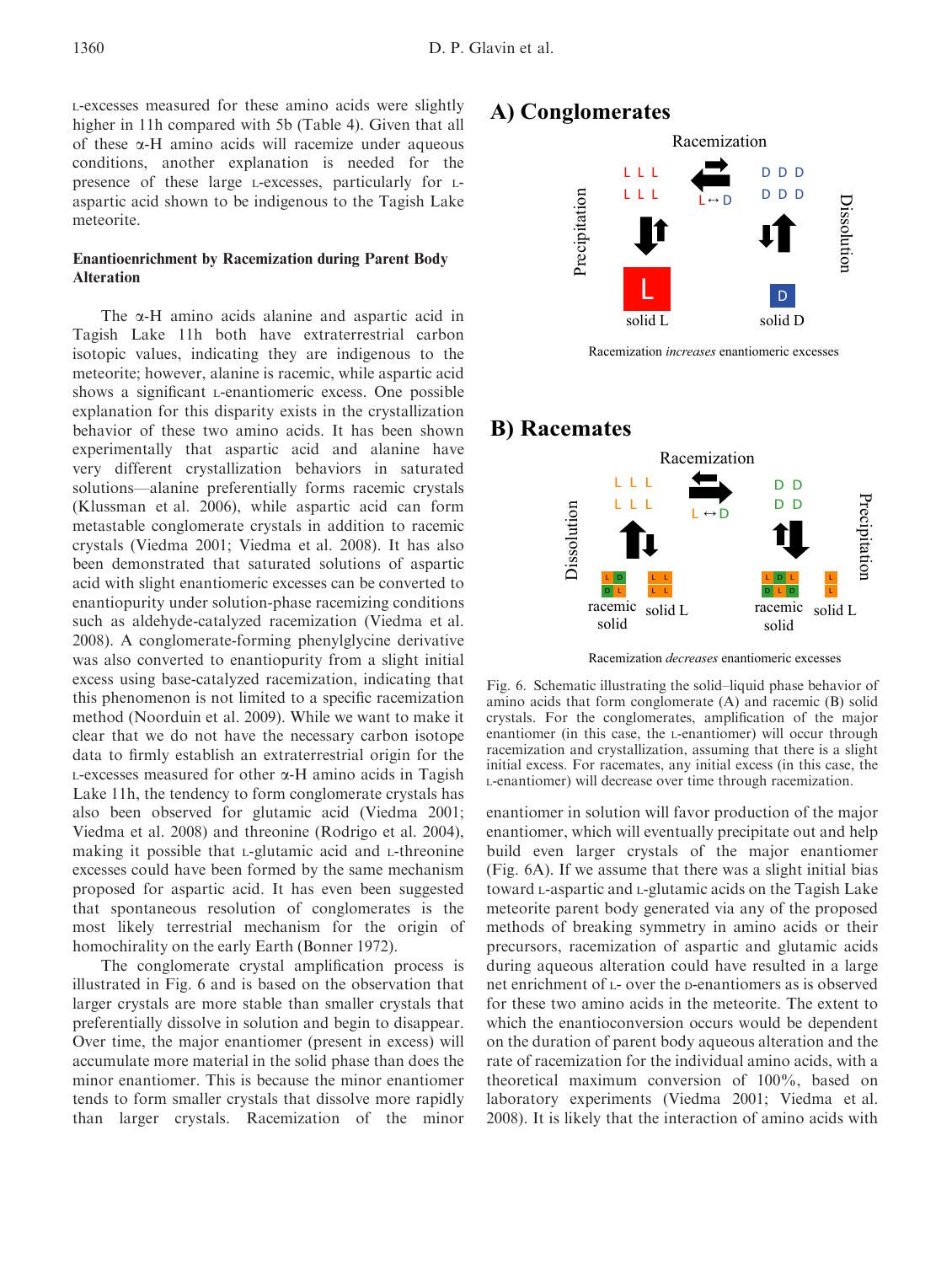other organic and inorganic species in the parent body would also have an effect on amplification. This is a line of research that should be explored in greater detail through laboratory crystallization experiments of free amino acids and their acid-hydrolyzable precursors under relevant parent body conditions.

Although the temperature and duration of aqueous alteration on the Tagish Lake meteorite parent body remain poorly constrained, Mn-Cr isotopic analyses of carbonate in Tagish 11h indicate that this sample experienced extensive aqueous alteration in a similar setting and timescale to the CI meteorite parent body (Blinova et al. 2011). Temperatures ranging from approximately 50 to 150 °C have been estimated previously for CI meteorites (Clayton and Mayeda 1984; Leshin et al. 1997), and aqueous alteration periods of approximately  $10^2$  to  $10^4$  yr have been estimated for CM meteorites (Zolensky and McSween 1988; Browning et al. 1996), with recent models suggesting that liquid water could have been present in asteroids for up to millions of years on CI and CM meteorite parent bodies (Cohen and Coker 2000; Palguta et al. 2010). Under these conditions, racemization of aspartic acid would have been especially rapid. For example, at a temperature of approximately  $25^{\circ}$ C under aqueous conditions at neutral pH, the racemization half-life of aspartic acid in natural samples ranges from approximately  $10^3$  to  $10^4$  yr, and at a temperature of 100  $^{\circ}$ C, the racemization half-life of free aspartic acid in aqueous solution is only 30 days (Bada 1991). However, we note that the racemization rate of free glutamic acid is four times slower than free aspartic acid under the same conditions, and would be even slower with the formation of pyroglutamic acid (Smith and Reddy 1989). It should also be acknowledged that for metastable conglomerates such as aspartic and glutamic acids, changes in conditions on the Tagish Lake parent body such as rapid changes in temperature could trigger a shift from conglomerate crystals to racemic ones, thus stopping enantioenrichment via crystallization. This may explain why the L-aspartic and L-glutamic acid excesses measured in the Tagish Lake meteorite did not reach 100%.

For compounds that preferentially form racemic crystals, such as alanine and the majority of the chiral  $\alpha$ -H proteinogenic amino acids (Klussman et al. 2006), as well as metastable conglomerates such as aspartic and glutamic acids that have switched to racemic crystals, racemization in the solution phase works in the opposite direction, resulting in an increase in the amount of racemic solid phase and an overall reduction in enantiomeric excess (Fig. 6B). This is because an enantiomeric excess in solution will drive racemization toward a racemic solution phase, causing more racemic crystals (with lower solubility) to precipitate. As enantiopure crystals are more soluble and will dissolve

more rapidly than racemic crystals, preferential dissolution of the major enantiomer in the solid phase will drive racemization to the minor enantiomer, resulting in a net conversion of the major to the minor enantiomer and formation of racemic solid crystals. This hypothesis is consistent with racemic alanine measured in the Tagish Lake meteorite and the large  $L_{ee}$  values measured for aspartic acid, provided that there was a slight initial *L*-bias of aspartic acid. We also note that similarly high L-aspartic acid and L-glutamic acid excesses ( $L_{ee} \sim 32{\text -}61\%$ ) were measured in the aqueously altered type 1 CI meteorite Orgueil, while alanine was also found to be racemic (Ehrenfreund et al. 2001). Although isotopic measurements were not made for these amino acids in Orgueil, the conglomerate crystallization behavior of aspartic and glutamic acids could explain the observed l-aspartic and l-glutamic acid excesses provided that there was a slight initial *L*-excess.

It has been suggested previously that some amino acids formed by Strecker synthesis in meteorites could have inherited their asymmetry directly from asymmetric photolysis of aldehyde or ketone precursors that were exposed to UV circularly polarized radiation in the solar nebula prior to their incorporation inside the meteorite parent body (Pizzarello et al. 2008). For example, slight (approximately 1%) enantiomeric excesses in alanine have been produced directly from laboratory interstellar ice analogs exposed to circularly polarized UV light (De Marcellus et al. 2011). However, aspartic acid would probably not have obtained its initial asymmetry via this mechanism as its most plausible aldehyde precursor is 3-oxopropanoic acid, which is achiral. Aspartic acid could also have formed from Michael addition of ammonia to fumaric or maleic acid, although both of these precursor molecules are also achiral. Finally, the greater abundance of aspartic acid in the more aqueously altered 11h sample (approximately 600 ppb) compared with 5b (approximately 30 ppb) suggests that most of the aspartic acid was formed inside the parent body during aqueous alteration, thus shielded from any UV CPL.

#### **CONCLUSION**

Similar large enantiomeric excesses of several  $\alpha$ -H protein amino acids reported previously in the Murchison meteorite (Engel and Nagy 1982; Engel and Macko 1997, 2001) have now been identified in two different fragments of the C2 Tagish Lake meteorite. Based on their stable carbon isotopic ratios, the amino acids observed in l-excesses are likely extraterrestrial in origin. We believe that the l-amino acid enrichment found in these meteorites can be adequately explained by their crystallization behaviors, with preferential amplification of meta-conglomerate or conglomerate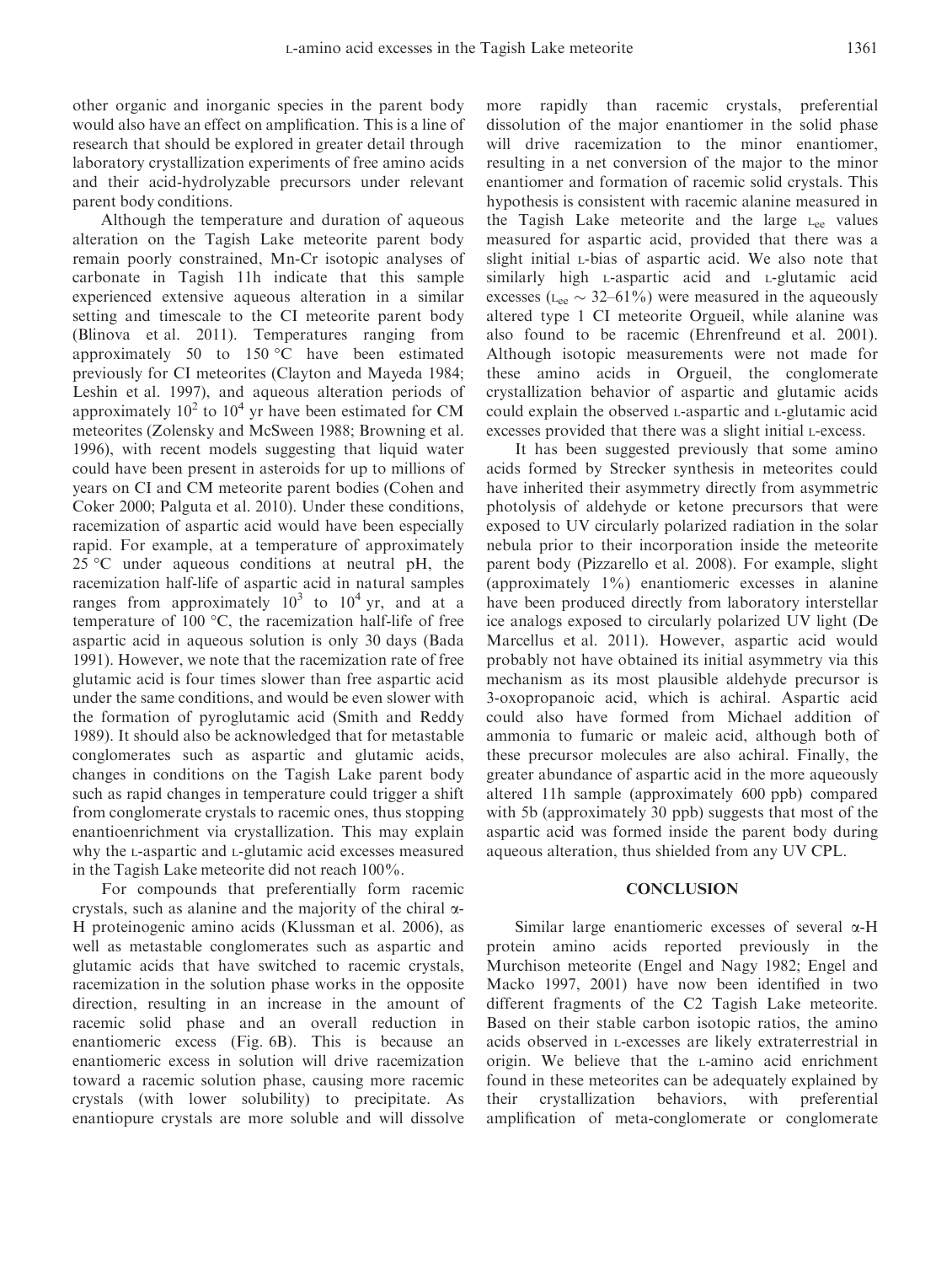forming enantiopure crystals during parent body aqueous alteration, although future experiments are needed to confirm this hypothesis. The finding that the Tagish Lake meteorite also contains similar enrichments in l-aspartic and l-glutamic acids provides additional support that a wide variety of aqueously altered carbonaceous chondrites could have contributed nonracemic a-hydrogen amino acids leading to the origin of homochirality in life on Earth and possibly elsewhere. As suggested by others previously (Bonner 1972; Viedma 2001), similar *L*-enrichments of conglomerate amino acids could have occurred in ancient aqueous sedimentary environments on the Earth. As large enantiomeric excesses of conglomerate-forming a-H amino acids are apparently more easily obtained by crystallization processes than are racemic or a-methyl amino acids, conglomerate amino acids may have been more common in the first biopolymers on Earth. For example, aspartic and glutamic acids form a key part of the repetitive sequence of ferredoxin (Eck 1966), believed to be one of the first proteins formed on Earth (Hall and Rao 1971). Although amino acid homochirality can be an important signature of biological processes in the search for evidence of life elsewhere, the detection of nonterrestrial l-amino acid excesses in some carbonaceous meteorites indicates that nonbiological processes could also lead to significant enantioenrichment for some amino acids.

Acknowledgments—Funding support was received from the National Aeronautics and Space Administration (NASA) Astrobiology Institute and the Goddard Center for Astrobiology, the NASA Cosmochemistry Program, and the Natural Sciences and Engineering Research Council of Canada. A. S. Burton is supported by a NASA Postdoctoral Program fellowship administered by Oak Ridge Associated Universities through a contract with NASA. We thank D. N. Simkus for assistance with the meteorite sample preparation and solvent extractions, J. L. Bada for helpful comments on the manuscript, and D. Blackmond and M. Zolensky for valuable discussions. We also appreciate S. Macko, S. Sandford, P. Ehrenfreund, and two anonymous reviewers for careful review of the manuscript.

Conflict of interest: The authors declare no conflict of interest.

Editorial Handling—Dr. Scott Sandford

### REFERENCES

Bada J. L. 1991. Amino acid cosmogeochemistry. Philosophical Transactions of the Royal Society B 333:349–358.

- Bailey J. A., Chrysostomou A., Hough J. H., Gledhill T. M., McCall A., Clark S., Menard F., and Tamura M. 1998. Circular polarization in star forming regions: Implications for biomolecular homochirality. Science 281:672–674.
- Bernstein M. P., Dworkin J. P., Sandford S. A., Cooper G. W., and Allamandola L. J. 2002. Racemic amino acids from the ultraviolet photolysis of interstellar ice analogues. Nature 416:401–403.
- Blackmond D. G. 2004. Asymmetric autocatalysis and its implications for the origin of homochirality. Proceedings of the National Academy of Sciences 101:5732–5736.
- Blinova A., Alexander C. M. O'D., Wang J., and Herd C. D. K. 2011. Mineralogy and Mn-Cr extinct radionuclide dating of a dolomite from the pristine Tagish Lake meteorite (abstract #9007). 42nd Lunar and Planetary Science Conference. CD-ROM.
- Bonner W. A. 1972. Origins of molecular chirality. In Exobiology, edited by Ponnamperuna C. Amsterdam, the Netherlands: North-Holland Publishing. pp. 170–234.
- Bonner W. A. and Rubenstein E. 1987. Supernovae, neutron stars, and biomolecular chirality. Biosystems 20:99.
- Bonner W. A., Blair N. E., and Lemmon R. M. 1979. The radioracemization of amino acids by ionizing radiation: Geochemical and cosmochemical implications. Origins of Life 9:279–290.
- Bowen R. 1988. Isotopes in the biosphere. In Isotopes in the Earth sciences, edited by Bowen R. New York: Kluwer. pp. 452–469.
- Browning L. B., McSween H. Y., and Zolensky M. E. 1996. Correlated alteration effects in CM carbonaceous chondrites. Geochimica et Cosmochimica Acta 60:2621–2633.
- Cataldo F., Ursini O., Angelini G., Iglesias-Groth S., and Manchado A. 2011. Radiolysis and radioracemization of 20 amino acids from the beginning of the Solar System. Rendiconti Lincei: Scienze Fisiche e Naturali 22:81–94.
- Chyba C. and Sagan C. 1992. Endogenous production, exogenous delivery and impact-shock synthesis of organic molecules: An inventory for the origins of life. Nature 355:125–132.
- Clayton R. N. and Mayeda T. K. 1984. The oxygen isotope record in Murchison and other carbonaceous chondrites. Earth and Planetary Science Letters 67:151–161.
- Cohen B. A. and Chyba C. F. 2000. Racemization of meteoritic amino acids. Icarus 145:272–281.
- Cohen B. A. and Coker R. F. 2000. Modeling of liquid water on CM parent bodies and implications for amino acid racemization. Icarus 145:369–381.
- Cronin J. R. and Pizzarello S. 1997. Enantiomeric excesses in meteoritic amino acids. Science 275:951–955.
- De Marcellus P., Meinert C., Nuevo M., Filippi J.-J., Danger G., Deboffle D., Nahon L., d'Hendecourt L. L. S., and Meierhenrich U. J. 2011. Non-racemic amino acid production by ultraviolet radiation of achiral interstellar ice analogs with circularly polarized light. The Astrophysical Journal Letters 727:1–6.
- Eck R. V. 1966. Evolution of the structure of Ferredoxin based on living relics of primitive amino acid sequences. Science 152:363–366.
- Ehrenfreund P., Glavin D. P., Botta O., Cooper G., and Bada J. L. 2001. Extraterrestrial amino acids in Orgueil and Ivuna: Tracing the parent body of Cl type carbonaceous chondrites. Proceedings of the National Academy of Sciences 98:2138–2141.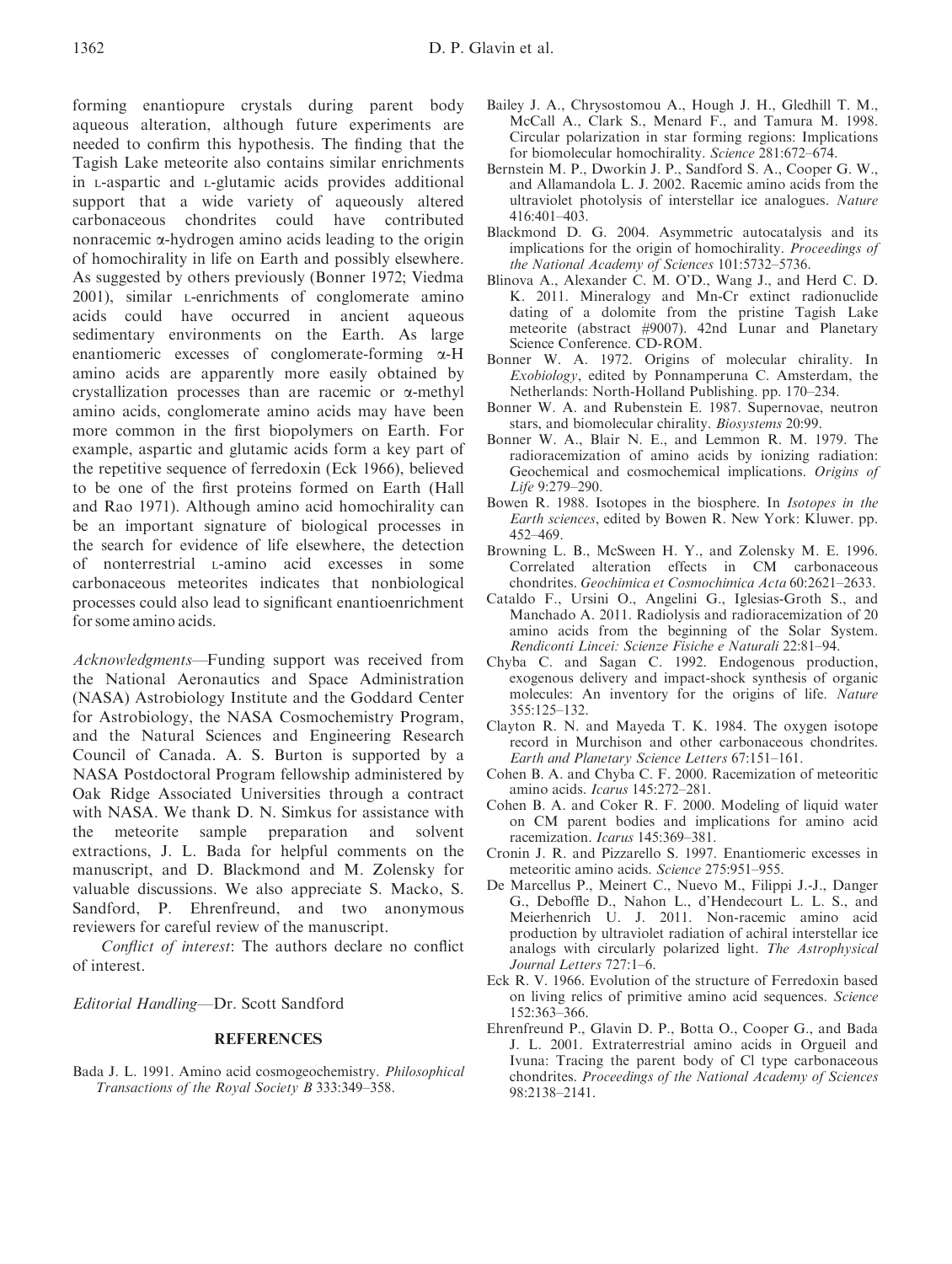- Elsila J. E., Dworkin J. P., Bernstein M. P., Martin M. P., and Sandford S. A. 2007. Mechanisms of amino acid formation in interstellar ice analogs. The Astrophysical Journal 660:911–918.
- Elsila J. E., Callahan M. P., Glavin D. P., Dworkin J. P., and Brückner H. 2011. Distribution and stable isotopic composition of amino acids from fungal peptaibiotics: Assessing the potential for meteoritic contamination. Astrobiology 11:123–133.
- Engel M. and Macko S. 1997. Isotopic evidence for extraterrestrial non-racemic amino-acids in the Murchison meteorite. Nature 389:265–268.
- Engel M. H. and Macko S. A. 2001. The stereochemistry of amino acids in the Murchison meteorite. Precambrian Research 106:35–45.
- Engel M. H. and Nagy B. 1982. Distribution and enantiomeric composition of amino acids in the Murchison meteorite. Nature 296:837–840.
- Engel M. H., Macko S. A., and Silfer J. A. 1990. Carbon isotope composition of individual amino acids in the Murchison meteorite. Nature 348:47–49.
- Fletcher S. P., Jagt R. B. C., and Feringa B. L. 2007. An astrophysically relevant mechanism for amino acid enantiomer enrichment. Chemical Community 2007:2578– 2580.
- Glavin D. P. and Dworkin J. P. 2009. Enrichment of the amino acid L-isovaline by aqueous alteration on CI and CM meteorite parent bodies. Proceedings of the National Academy of Sciences 106:5487–5492.
- Glavin D. P., Callahan M. P., Dworkin J. P., and Elsila J. E. 2010. The effects of parent body processes on amino acids in carbonaceous chondrites. Meteoritics & Planetary Science 45:1948–1972.
- Hall D. O. and Rao K. K. 1971. Role for Ferrodoxins in the origin of life and biological evolution. Nature 233:136–138.
- Herd R. H. and Herd C. D. K. 2007. Towards systematic study of the Tagish Lake meteorite (abstract #2347). 38th Lunar and Planetary Science Conference. CD-ROM.
- Herd C. D. K., Blinova A., Simkus D. N., Huang Y., Tarozo R., Alexander C. M. O'D., Gyngard F., Nittler L. R., Cody G. D., Kebukawa Y., Kilcoyne A. L. D., Hilts R. W., Slater G. F., Glavin D. P., Dworkin J. P., Callahan M. P., Elsila J. E., DeGregorio B. T., and Stroud R. M. 2011. Origin and evolution of prebiotic organic matter as inferred from the Tagish Lake meteorite. Science 332:1304–1307.
- Hildebrand A. R., McCausland P. J. A., Brown P. G., Longstaffe F. J., Russell S. D. J., Tagliaferrii E., Wacker J. F., and Mazur M. J. 2006. The fall and recovery of the Tagish Lake meteorite. Meteoritics & Planetary Science 41:407–431.
- Klussman M., Iwamura H., Mathew S. P., Wells D. H., Jr., Pandya U., Armstrong A., and Blackmond D. G. 2006. Thermodynamic control of asymmetric amplification in amino acid catalysis. Nature 441:621–623.
- Kminek G., Botta O., Glavin D. P., and Bada J. L. 2002. Amino acids in the Tagish Lake meteorite. Meteoritics & Planetary Science 37:697–702.
- Kondepudi D. K., Kaufman R. J., and Singh N. 1990. Chiral symmetry breaking in sodium chlorate crystallization. Science 250:975–976.
- Kvenvolden K. A., Lawless J., Pering K., Peterson E., Flores J., Ponnamperuma C., Kaplan I. R., and Moore C. 1970. Evidence for extraterrestrial amino acids and hydrocarbons in the Murchison meteorite. Nature 288:923–926.
- Leshin L. A., Rubin A. E., and McKeegan K. D. 1997. The oxygen isotopic composition of olivine and pyroxene from CI chondrites. Geochimica et Cosmochimica Acta 61:835– 845.
- McCarthy M. D., Hedges J. I., and Benner R. 1998. Major bacterial contribution to marine dissolved organic nitrogen. Science 281:231–234.
- Miller S. L. and Orgel L. E. 1974. The origins of life on Earth. Englewood Cliffs, New Jersey: Prentice-Hall. 229 p.
- Muñoz Caro G. M., Meierhenrich U. J., Schutte W. A., Barbier B., Arcones Segovia A., Rosenbauer H., Thiemann W. H. P., Brack A., and Greenberg J. M. 2002. Amino acids from ultraviolet irradiation of interstellar ice analogues. Nature 416:403–406.
- Noorduin W. L., Bode A. A. C., van der Meijden M., Meekes H., van Etteger A. F., van Enckevort W. J. P., Christianen P. C. M., Kaptein B., Kellogg R. M., Rasing T., and Vlieg E. 2009. Complete chiral symmetry breaking of an amino acid derivative directed by circularly polarized light. Nature Chemistry 1:729–732.
- Palguta J., Schubert G., and Travis B. J. 2010. Fluid flow and chemical alteration in carbonaceous chondrite parent bodies. Earth and Planetary Science Letters 296:235–243.
- Peltzer E. T. and Bada J. L. 1978. Alpha-hydroxycarboxylic acids in Murchison meteorite. Nature 272:443–444.
- Peltzer E. T., Bada J. L., Schlesinger G., and Miller S. L. 1984. The chemical conditions on the parent body of the Murchison meteorite: Some conclusions based on amino, hydroxy and dicarboxylic acids. Advances in Space Research 4:69–74.
- Pizzarello S. and Cooper G. W. 2001. Molecular and chiral analyses of some protein amino acid derivatives in the Murchison and Murray meteorites. Meteoritics & Planetary Science 36:897–909.
- Pizzarello S. and Cronin J. R. 1998. Alanine enantiomers in the Murchison meteorite. Nature 394:236.
- Pizzarello S. and Cronin J. R. 2000. Non-racemic amino acids in the Murchison and Murray meteorites. Geochimica et Cosmochimica Acta 64:329–338.
- Pizzarello S. and Groy T. L. 2011. Molecular asymmetry in extraterrestrial organic chemistry: An analytical perspective. Geochimica et Cosmochimica Acta 75:645–656.
- Pizzarello S. and Huang Y. 2005. The deuterium enrichment of individual amino acids in carbonaceous meteorites: A case for the presolar distribution of biomocules precursors. Geochimica et Cosmochimica Acta 69:599–605.
- Pizzarello S., Huang Y., Becker L., Poreda R. J., Nieman R. A., Cooper G., and Williams M. 2001. The organic content of the Tagish Lake meteorite. Science 293:2236–2239.
- Pizzarello S., Zolensky M., and Turk K. A. 2003. Nonracemic isovaline in the Murchison meteorite: Chiral distribution and mineral association. Geochimica et Cosmochimica Acta 67:1589–1595.
- Pizzarello S., Huang Y., and Fuller M. 2004. The carbon isotopic distribution of Murchison amino acids. Geochimica et Cosmochimica Acta 68:4963–4969.
- Pizzarello S., Huang Y., and Alexandre M. R. 2008. Molecular asymmetry in extraterrestrial chemistry: Insights from a pristine meteorite. Proceedings of the National Academy of Sciences 105:3700–3704.
- Pollock G. E., Cheng C.-N., Cronin S. E., and Kvenvolden K. A. 1975. Stereoisomers of isovaline in the Murchison meteorite. Geochimica et Cosmochimica Acta 39:1571– 1573.